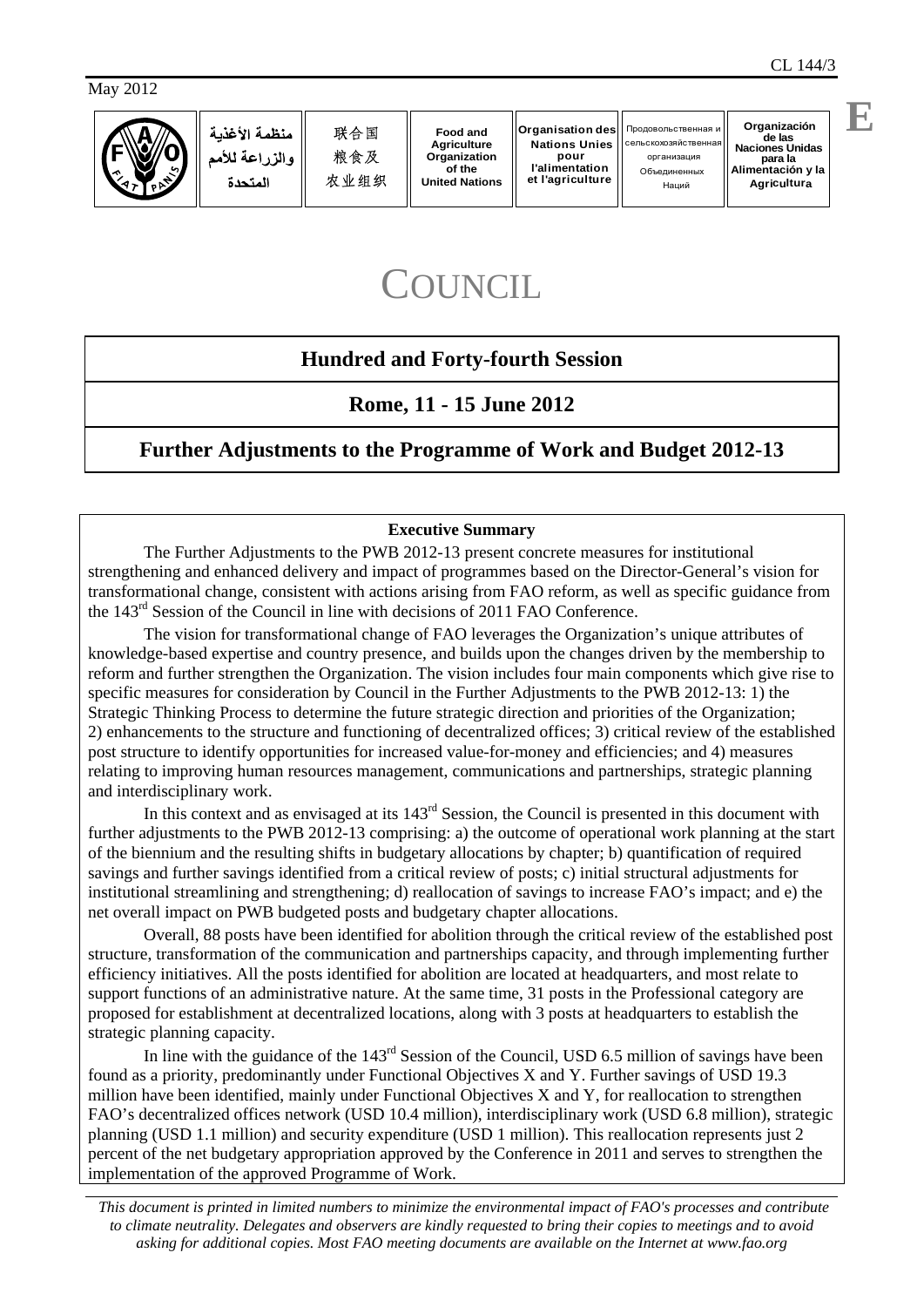Transformational change of FAO will continue to be pursued in 2012, and further measures for institutional strengthening, including a coherent strategy and approach to resource mobilization and policy assistance activities, as well as enhanced internal control initiatives, will be developed in the second semester of the year. Efforts to identify additional areas for greater efficiency and value-for-money, particularly in administration will also continue.

#### **Suggested action by the Programme and Finance Committees and Council**

 The Programme and Finance Committees are requested to consider the Further Adjustments to the Programme of Work and Budget 2012-13, and the Council is requested to:

- a) take note that the guidance and decisions of Council have been implemented;
- b) approve the revised budgeted post establishment and structural changes; and
- c) approve the revised distribution of the net appropriation by budgetary chapter as reflected in Table 4.

 The Council is also requested to note that transformational change of FAO will continue to be pursued by the Director-General in 2012, as well as efforts to identify additional areas for greater efficiency and value-for-money, particularly in administration. Further proposals for institutional strengthening, including a coherent strategy and approach to resource mobilization and policy assistance activities, as well as enhanced internal control initiatives, will be developed and presented to the Council at its 145<sup>th</sup> Session in November 2012.

*Queries on the substantive content of this document may be addressed to:* 

Mr Boyd Haight Director, Office of Strategy, Planning and Resources Management Tel. +39 06 5705 5324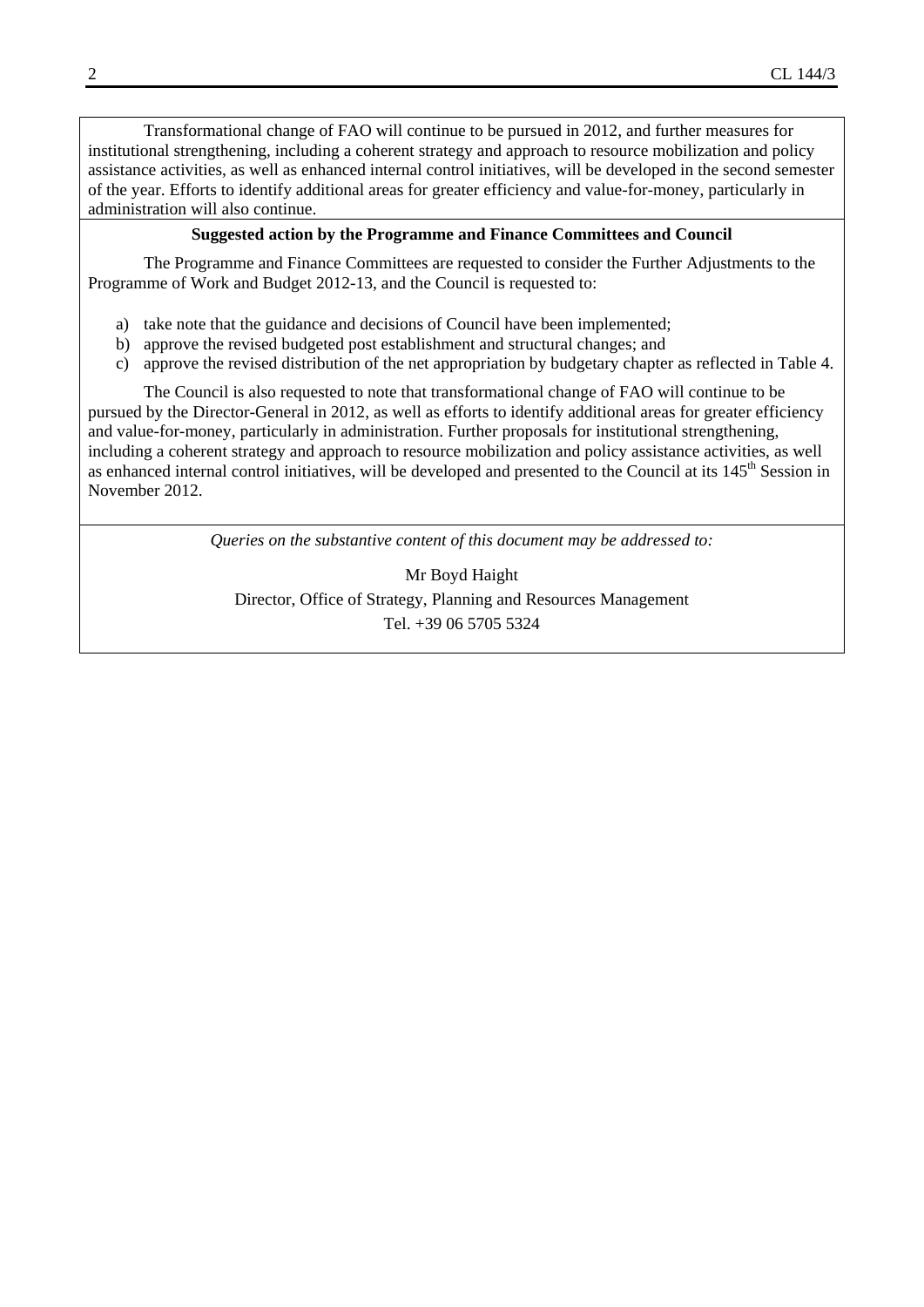## **Table of Contents**

#### Pages

| A.             |                                                                                                |  |
|----------------|------------------------------------------------------------------------------------------------|--|
|                | Introduction 4                                                                                 |  |
|                |                                                                                                |  |
|                |                                                                                                |  |
|                |                                                                                                |  |
| <b>B.</b>      |                                                                                                |  |
| $\mathbf{C}$ . |                                                                                                |  |
|                |                                                                                                |  |
|                |                                                                                                |  |
| D.             |                                                                                                |  |
|                |                                                                                                |  |
|                |                                                                                                |  |
|                | Adjustment to the structure of the Office of Corporate Communications and External Relations10 |  |
| E.             |                                                                                                |  |
|                |                                                                                                |  |
|                |                                                                                                |  |
|                |                                                                                                |  |
|                |                                                                                                |  |
|                |                                                                                                |  |
| F.             | Impact on PWB budgeted post establishment and budgetary chapter distribution  13               |  |
|                |                                                                                                |  |
|                |                                                                                                |  |
| G.             |                                                                                                |  |
|                |                                                                                                |  |

| Annex 3: Further Adjustments to the 2012-13 Net Appropriation by department and independent office  20 |  |
|--------------------------------------------------------------------------------------------------------|--|
|                                                                                                        |  |
| Annex 5: Adjusted PWB 2012-13 vs Further Adjusted PWB 2012-13: Post counts by grade group and          |  |
|                                                                                                        |  |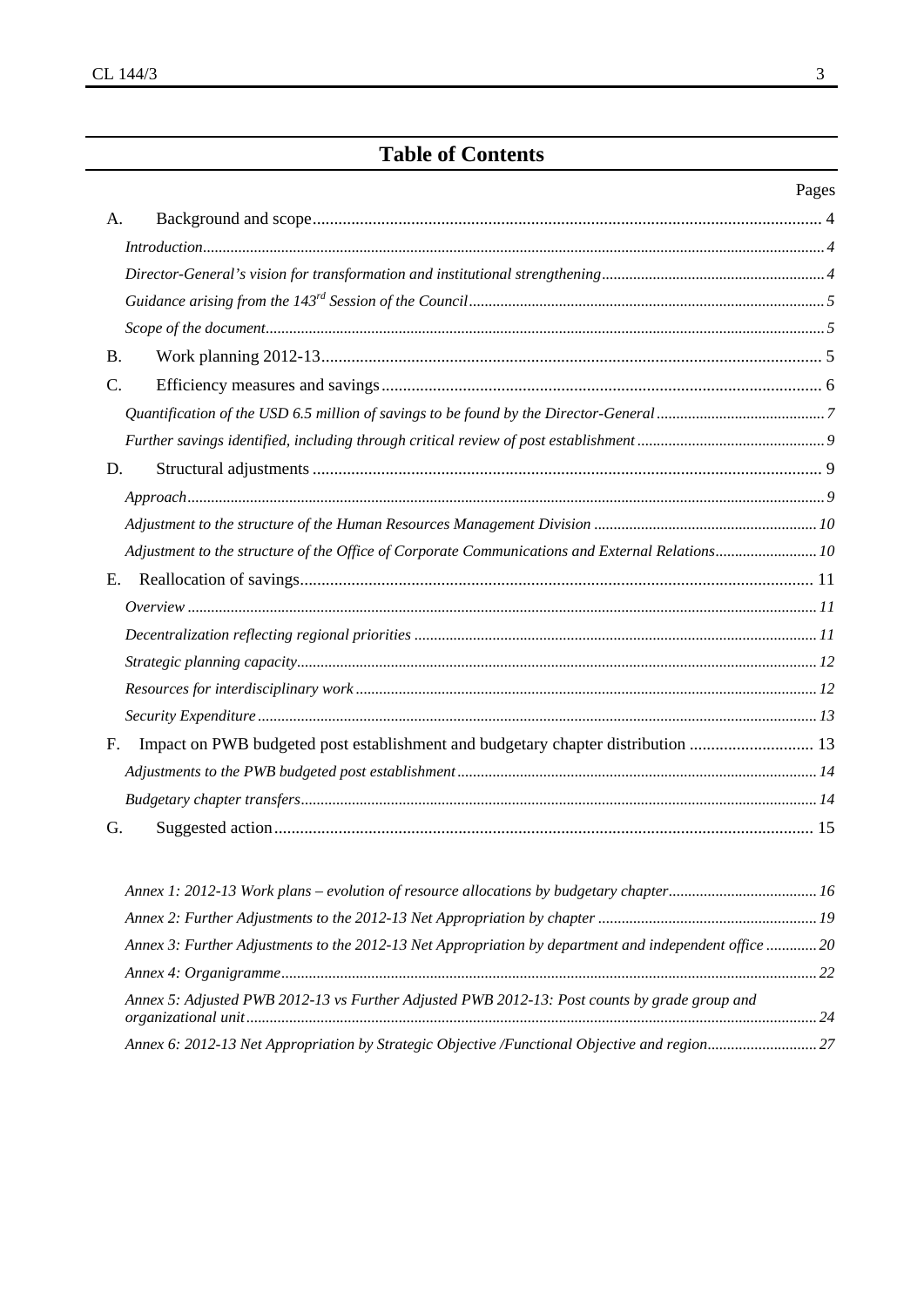#### **A. Background and scope**

#### *Introduction*

1. Since taking office in January 2012, the Director-General has launched several key initiatives to implement his vision for transformational change of FAO, aiming to maximize the Organization's impact on the lives and livelihoods of people in its member countries, where FAO's normative and standard-setting work is translated into country-level impact, its global knowledge products lead to tangible change in policy and practice, and its programmes in the field produce concrete results providing greater value-for-money.

2. These initiatives are underpinned by a more focused strategic direction, and by the required institutional strengthening, taking account of the guidance provided previously by the membership, *inter alia*, during discussions following the Independent External Evaluation (IEE) of FAO, and in the formulation of the Immediate Plan of Action (IPA) for FAO Renewal. The initiatives are also consistent with the guidance of the 143rd Session of the Council on adjustments during implementation of the Programme of Work and Budget (PWB) 2012-13.

3. The Council is hereby presented with concrete measures on institutional strengthening based on the Director-General's vision, consistent with actions arising from FAO reform, as well as specific guidance from the 143<sup>rd</sup> Session of the Council. Further areas of transformational change to be pursued during 2012 are also identified.

#### *Director-General's vision for transformation and institutional strengthening*

4. The vision for transformational change of FAO is based on the Director-General's priority areas of focus including hunger eradication, sustainable production, improved food systems, and increased partnership. It leverages the Organization's unique attributes of knowledge-based expertise and country presence, and builds upon the changes driven by the membership to reform and further strengthen the Organization. The vision for transformational change includes four main components which give rise to specific measures for consideration by Council.

5. The first major initiative is the Strategic Thinking Process which aims to: (i) determine the future strategic direction and priorities for the Organization; (ii) inform the further adjustments to the PWB 2012-13; and (iii) drive the process of revision of the existing Strategic Framework and preparation of the Medium Term Plan (MTP) 2014-17. A broad and consultative approach is being undertaken including consultation with staff, inputs by external experts and discussion with partner organizations. The process also includes ample dialogue with Members, which began formally with the 2012 Regional Conferences. The views of Council are being sought on draft future Strategic Objectives embedded in the Outline of the Reviewed Strategic Framework in document CL 144/14.

6. Second, one of the main benefits of accelerating implementation of FAO reform and the IPA in 2012 towards a successful completion has been the identification of enhancements required to the structure and functioning of decentralized offices to improve delivery of results at country level. Concrete proposals in this regard have been formulated based, *inter alia*, on improving the Organization's performance through the production and dissemination of knowledge, and more effective translation of norms and standards into countries' policies, strategies and programmes. Specific proposals are presented separately to Council in document CL 144/15.

7. Third, a critical review of the established post structure across the Organization has been undertaken to identify opportunities for increased value-for-money and efficiency, including reduction of administration particularly at headquarters. The outcome of the review thus far, which is consistent with the guidance of the 143<sup>rd</sup> Session of the Council, is included in this document.

8. Fourth, transformative measures developed in the first semester of 2012 focused on improvement of the human resources management function, enhancement of corporate expertise in communication and partnerships, the establishment of a strategic planning capacity, and bolstering technical capacity, especially at decentralized locations. Details of the structural and post adjustments required in these areas are outlined in this document, as well as in document CL 144/15.

9. Transformational change of FAO will continue to be pursued in 2012, and further measures for institutional strengthening, including a coherent strategy and approach to resource mobilization and policy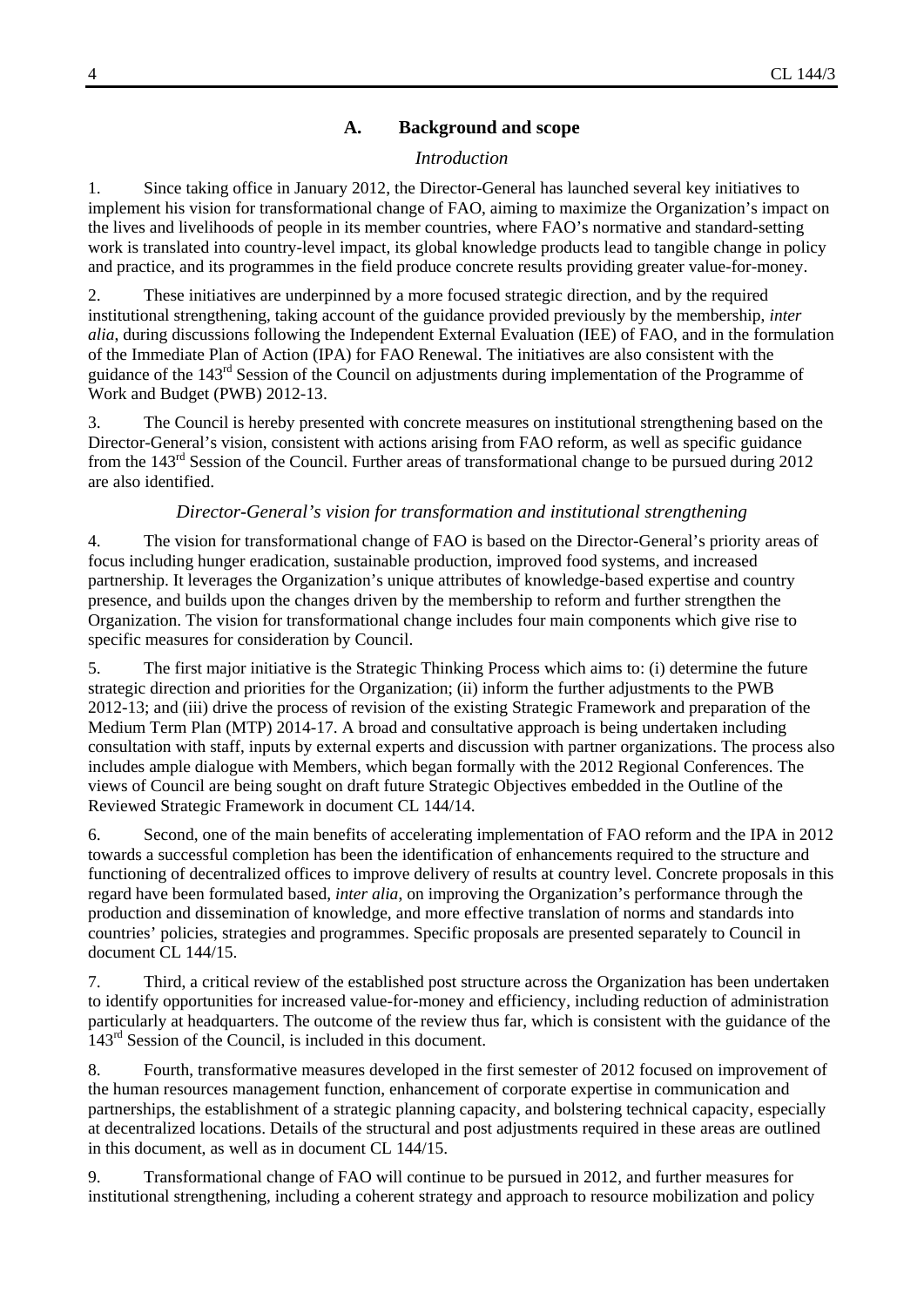assistance activities, as well as enhanced internal control initiatives, will be developed in the second semester of the year. Efforts to identify additional areas for greater efficiency and value-for-money, particularly in administration will also continue.

### *Guidance arising from the 143rd Session of the Council*

10. At its  $37<sup>th</sup>$  Session in July 2011, the Conference approved the budgetary appropriations for the 2012-13 biennium, and provided guidance on programmatic and structural matters, post counts and efficiency savings. It requested that its decisions and requests be reflected in adjustments to the PWB 2012-13. These adjustments were considered by the Programme and Finance Committees, and approved by the Council at its  $143^{rd}$  Session in November/December 2011.<sup>1</sup>

11. In approving the revised distribution of the net appropriation by budgetary chapter arising from Adjustments to the PWB 2012-13 and related matters, the 143<sup>rd</sup> Session of the Council:

- a) noted that further budgetary transfers could arise as a result of work planning, as well as from using the most efficient and effective modalities of implementation during the biennium;
- b) provided guidance for the Director-General to identify as a priority USD 6.5 million in savings during 2012-13, predominantly from Functional Objectives X (collaboration with Member States and stakeholders) and Y (administration);
- c) underlined the importance of measures stemming from the vision for the structure and functioning of FAO's decentralized offices network and the urgent need to carry through the process of decentralization;
- d) noted that the governing bodies would have the opportunity to examine and adjust the implementation of the PWB 2012-13 and the IPA more broadly throughout 2012, in particular at the  $144<sup>th</sup>$  Session of the Council in June 2012; and
- e) underlined that all further adjustments to the PWB, including those arising from additional efficiency savings, and any within chapter transfers and transfers from one chapter to another required to implement the proposals during the biennium would be handled in accordance with priorities and agreed procedures, in particular Financial Regulation 4.5.

#### *Scope of the document*

12. As envisaged at its 143<sup>rd</sup> Session, the Council is presented in this document with further adjustments to the PWB 2012-13 comprising:

- a) the outcome of operational work planning at the start of the biennium and the resulting shifts in budgetary allocations by chapter (Section B);
- b) quantification of required savings and further savings identified from a critical review of posts (Section C);
- c) initial structural adjustments for institutional streamlining and strengthening (Section D);
- d) reallocation of savings to increase FAO's impact (Section E);
- e) the net overall impact on budgeted posts, and the budgetary chapter allocations for review and approval by the Council in line with Financial Regulation 4.5 (Section F).

13. In line with the guidance of the 143rd Session of the Council, USD 6.5 million of savings have been found as a priority, predominantly under Functional Objectives X and Y. Further savings of USD 19.3 million have been identified, mainly under Functional Objectives X and Y, for reallocation to the Organization's programmes. This reallocation represents just 2 percent of the net budgetary appropriation approved by the Conference in 2011 and serves to strengthen the implementation of the approved Programme of Work.

#### **B. Work planning 2012-13**

14. Under FAO's programme and budget cycle approved by the Conference, operational work planning for a given biennium takes place during the last six months of the preceding biennium, following Conference

  $1$  CL 143/REP paras. 5-11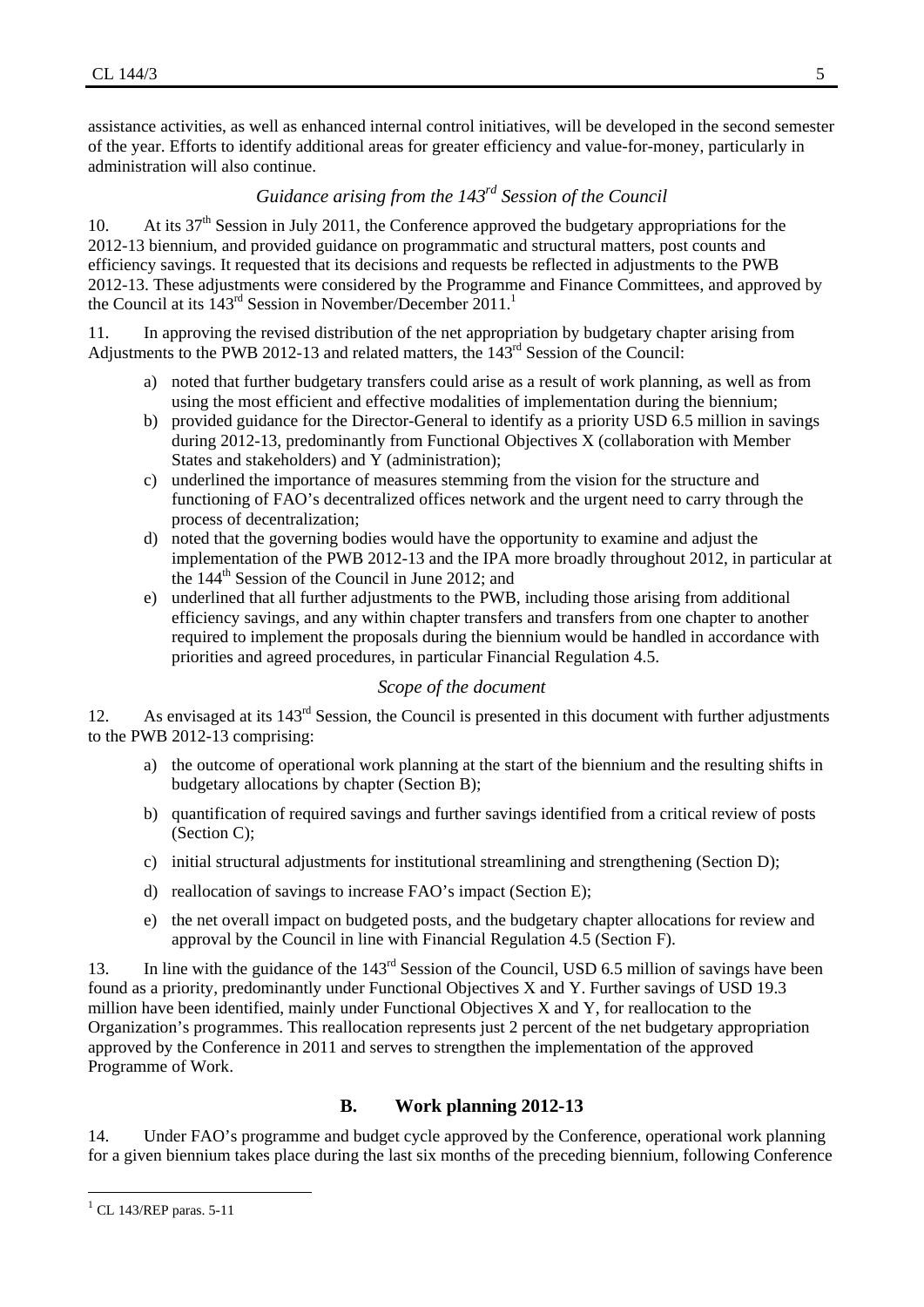approval of the PWB in June. Work planning may result in shifts of budgetary allocations among chapters following Conference decision on the budget level, for review and approval by the Programme and Finance Committees and Council.

15. Work planning for implementing the PWB 2012-13 was carried out by every headquarters, regional and subregional unit during the last four months of 2011. Organizational Outputs were further elaborated within the approved budgetary appropriation, taking account of the Adjustments to the PWB. This resulted in a shift of resources within and among Strategic and Functional Objectives to better deliver the agreed Programme of Work.

16. The shifts among budgetary chapters arising from work planning are presented and explained in *Annex 1*. Many of the shifts within and between the Strategic and Functional Objectives, which are relatively small, are the result of the repositioning of planned activities under more appropriate Organizational Results, the transfer of work to deepen and broaden the collaborative work across all organizational units, and the need to promote multidisciplinary mainstreaming of work on gender (SO-K) in all Strategic and Functional Objectives.

17. It is recalled that the budgetary allocation for Strategic Objective K (Gender) had been increased by USD 2.7 million in the Adjustments to the PWB, with an additional target of USD 2.5 million to be work planned by all units in line with the Gender Audit and the Evaluation of FAO's role and work related to gender and development.<sup>2</sup> All units were encouraged to formulate contributions and allocate corresponding resources to the Organizational Results of SO-K during the 2012-13 work planning exercise, and the aggregate target of USD 2.5 million has been achieved, as shown in *Annex 1*.

18. As requested by the Programme Committee,<sup>3</sup> a Web Annex

(http://www.fao.org/bodies/council/cl144/en/) shows Organizational Result level resource changes arising from biennial work planning.

#### **C. Efficiency measures and savings**

19. The Organization continues to vigorously pursue efficiency gains and savings. In the PWB 2012-13, efficiency measures of USD 26.5 million were identified, including recurrent biennial savings of USD 10.6 million through IPA actions.<sup>4</sup> The Conference in July 2011 requested the Director-General to put in place measures to achieve further efficiency gains and one-time savings, based on proposals made by the Secretariat during the Conference,<sup>5</sup> and other measures to be identified.

20. Conference directed that further efficiency gains identified were not to come at the expense of the programme delivery and were to be found primarily in Functional Objectives  $X$  and  $Y$ , while not excluding efficiency gains in other Strategic Objectives. Conference also authorized the Director-General to use any unspent balance of the 2010-11 appropriations for full implementation of the IPA, including one-time IPA investment costs to be incurred during the 2012-13 financial period. The total amount to be found through further efficiency gains, one-time savings and use of unspent 2010-11 balance was USD 34.5 million.

21. The Council at its 143<sup>rd</sup> Session in November-December 2010, in reviewing the Adjustments to the PWB 2012-13, $6$  noted that USD 34.5 million in savings had been allocated as follows:

- a) USD 22 million in efficiency gains and one-time savings through adjustments to the post establishment, reduction in volume of travel, better planning of publications, improved cost recovery of administrative, operational and technical support services to projects;
- b) USD 6.5 million of savings to be found by the Director-General; and
- c) USD 6.0 million in forecasted use of unspent 2010-11 balance for 2012-13 IPA activities.

 2 CL 143/REP, para. 7b)

<sup>&</sup>lt;sup>3</sup> CL 143/11 para. 5c)

<sup>4</sup> C 2011/3, paras. 199-218

<sup>5</sup> C 2011/REP, para. 96e)

 $^6$  CL 143/3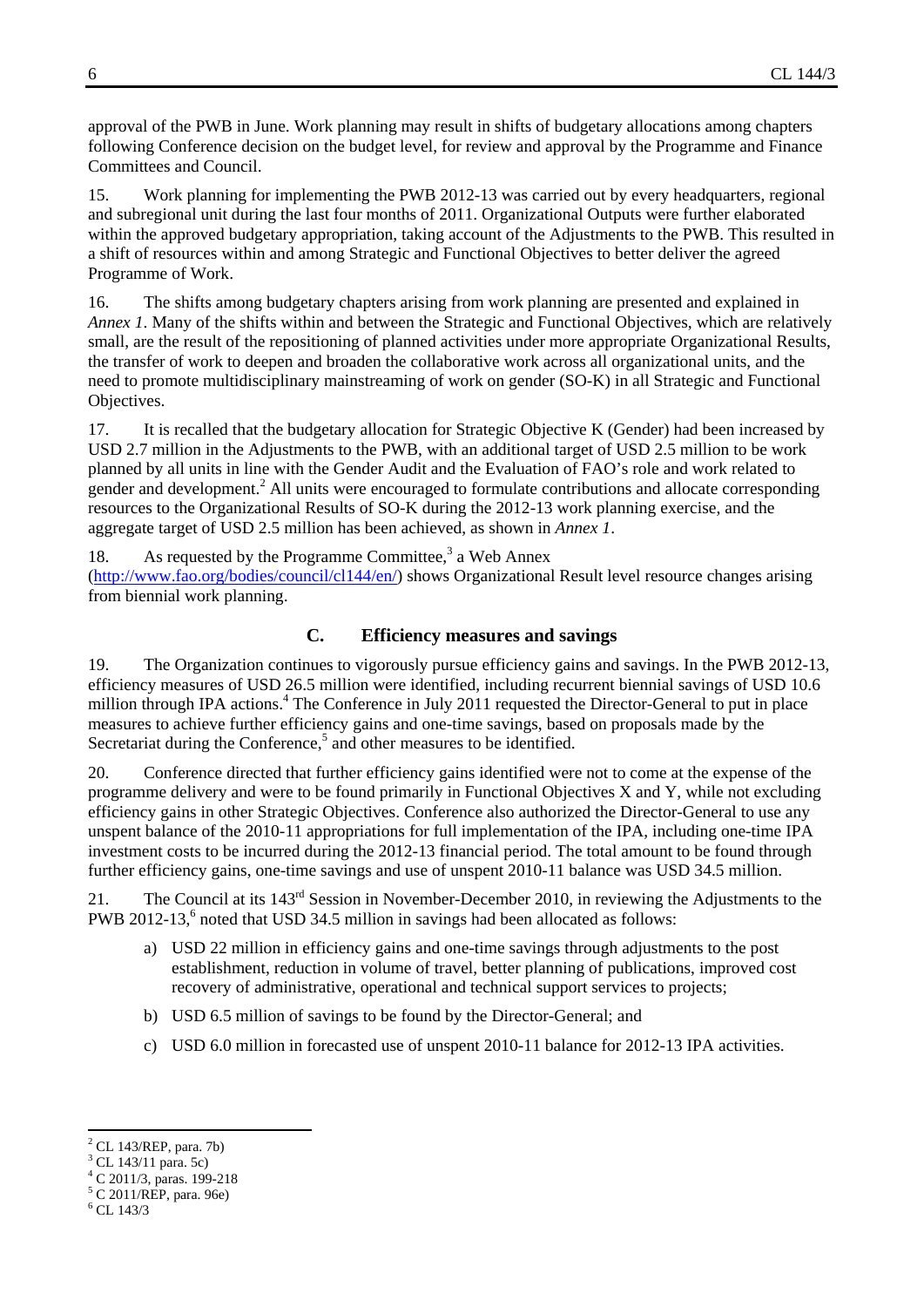22. In presenting the adjustments to the PWB 2012-13, Management had committed to pursue economies in the delivery of Functional Objectives X and Y during 2012-13, after achieving the required savings.<sup>7</sup> This section quantifies the USD 6.5 million of savings required to be found by the Director-General, and describes further savings identified of USD 19.3 million.

23. In addition, further efficiencies and savings will continue to be sought during 2012-13, with a focus on enhanced value-for-money supported by increased cost control, such as for travel and the use of non-staff human resources.

#### *Quantification of the USD 6.5 million of savings to be found by the Director-General*

24. The Council noted that USD 6.5 million of savings to be found by the Director-General should be predominantly sought in Functional Objectives X and Y, and should be identified as a priority and reported to the governing bodies. $8$  The entire savings of USD 6.5 million have now been identified, comprising USD 4.3 million in efficiency savings (including 12 post abolitions in the CS Department at headquarters) and USD 2.2 million of the 2010-11 carry-over balance above the original estimate of USD 6 million. These are outlined in Table 1 and further explained below.

#### **Table 1: Quantification of USD 6.5 million savings to be found by Director-General (***USD thousands***)**

|   | -<br><b>Description</b>                                                 | <b>Amount</b> | <b>SO/FO</b> |
|---|-------------------------------------------------------------------------|---------------|--------------|
|   | Reduction of mobile phones at headquarters                              | 1.000         | all          |
|   | Decentralization of procurement activities                              | 1,400         | FO Y         |
| 3 | Off-shore UNDP and TCP budget/payment functions                         | 320           | FO Y         |
| 4 | Outsource mailroom functions                                            | 410           | FO Y         |
| 5 | <b>Outsource Verbatim Records production</b>                            | 60            | FO X         |
| 6 | Enhance integration of language services                                | 260           | FOX          |
|   | Extend vehicle replacement                                              | 200           | all          |
| 8 | Lengthen desktop and laptop replacement cycle                           | 650           | all          |
|   | Subtotal additional biennial efficiency savings                         | 4,300         |              |
| 9 | 2010-11 carry-over balance above the original estimate of USD 6 million | 2.200         | $FOs$ $X/Y$  |
|   | <b>Total Savings</b>                                                    | 6,500         |              |

#### *Efficiency savings*

25. *Reduction of mobile telephones at headquarters*: measures to significantly limit the allocation of mobile telephone devices to staff at headquarters have been put in place. About 40 percent of the current mobile telephones at headquarters will be retained, with individual expenditure limits and other cost controls. Under this new policy, savings of up to USD 1.0 million per biennium will be achieved, mainly from the reduced cost of data traffic.

26. *Decentralization of procurement activities to country offices:* to achieve efficiency gains in procurement and to empower the decentralized offices, the Procurement Service (CSAP), together with the Emergency Operations and Rehabilitation Division (TCE) and Office of Support to Decentralization (OSD), have developed and implemented a procurement model to support decentralized, efficient, timely and transparent procurement activities in the field by outposting international procurement officers to country offices where there are high volumes of procurement. Furthermore, country and regional offices have been empowered with higher delegations of authority. In addressing organizational requirements, CSAP undertook strategic restructuring and reprioritization of its role from a highly-centralized administrative "processing role" of procurement activities to a more enhanced strategic and advisory "backstopping role", while retaining the control and monitoring of procurement in country offices. As this model is bringing about an increase in the number of procurement officers in the field, mostly funded from trust funds, this has led to

 $^7$  CL 143/3, para. 55

<sup>8</sup> CL 143/REP, para. 8b)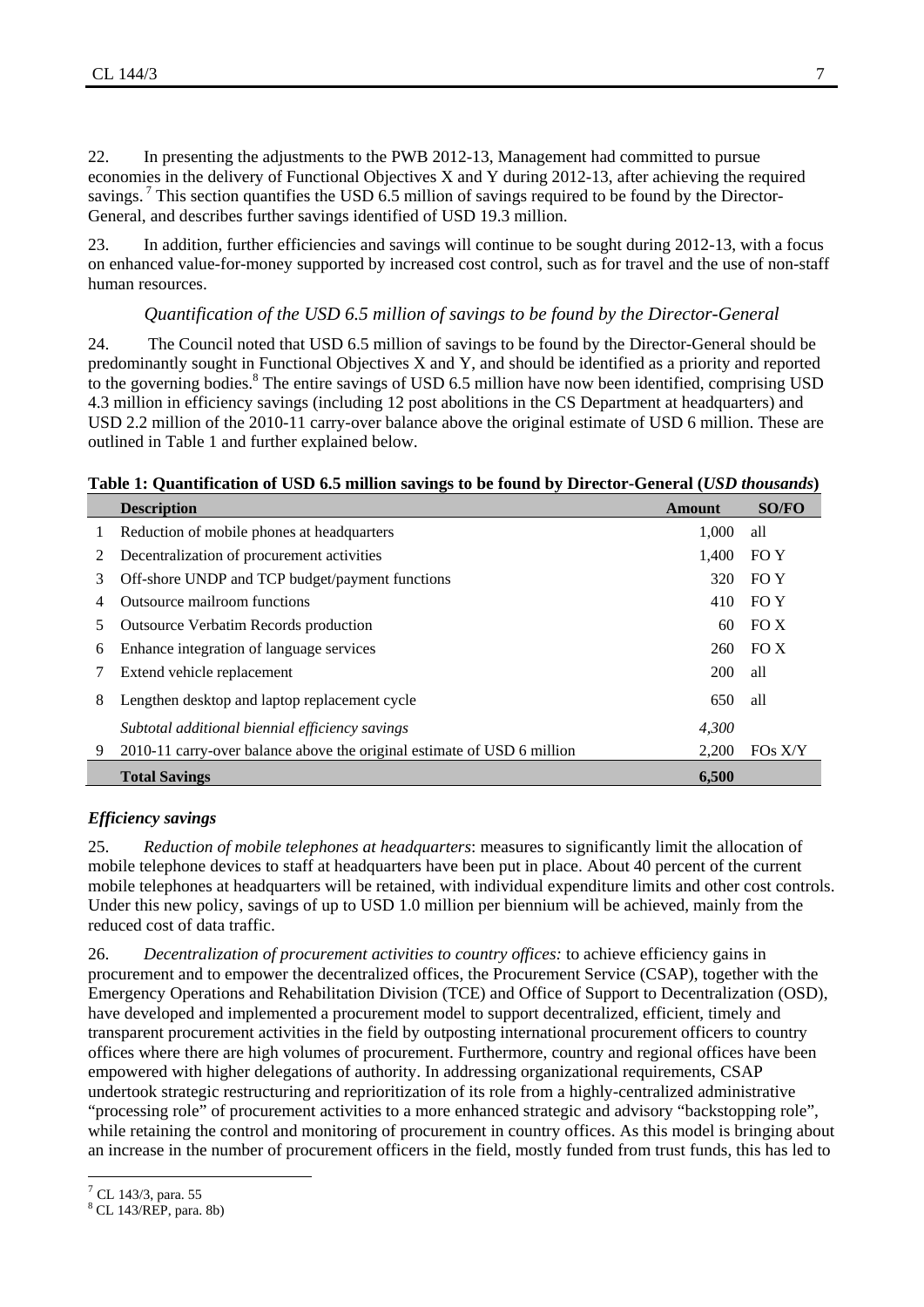a reduction of five posts at headquarters and a net savings of approximately USD 1.4 million on the net appropriation. Additional international procurement officers, to be funded from trust funds, are anticipated to be posted in country offices to support decentralization of the emergency and rehabilitation activities and other large-scale projects. This will ensure that specialized professional procurement competencies reporting to a central procurement authority are in place and augmented to promote capacity building at the local level.

27. *Transfer TCP budget-related support and processing of UNDP inter-office vouchers:* budget and payment related functions for TCP projects and UNDP are to be transferred from the Finance Division (CSF) and absorbed as additional functions in the Shared Services Centre and regional offices. Savings of USD 320,000 will be achieved by reducing two posts at headquarters.

28. *Outsourcing of the mail room functions:* since 2007, the actual mail volume has declined by 35 percent, a trend which is projected to continue in the future. To better align the structure of the Administrative Services Division (CSA) to the current mail and pouch business model, the mail room functions are being outsourced to external service providers at a lower cost for the Organization. This action will generate net savings of up to USD 410,000 per biennium.

29. *Outsourcing of production of Verbatim Records for sessions of Conference and Council:* at present, Verbatim Records are produced by general service staff members seconded from their normal duties: 23 staff are seconded for five Council sessions in a biennium and 45 staff for the Conference. The associated costs of overtime payments and equipment rental amounted to USD 200,000 in 2010-11. Through contacts with other UN governing body Secretariats, an initiative to outsource Verbatim Records production is being put in place with savings estimated at USD 60,000 per biennium.

30. *Enhance integration of language services (interpretation and translation):* currently, the interpretation and translation pools are managed separately, which does not allow for full and cohesive utilization of these specialized resources. Under a new model, staff translators and interpreters will work in an integrated manner where, interpreters perform translation work when not assigned to interpretation services, and translators trained for interpretation are used in this capacity. Estimated savings are expected to be USD 260,000 per biennium, as a result of lowered recruitment of non-local, freelance interpreters and outside translators.

31. *Extend the replacement cycle of FAO vehicles:* in early 2012, the replacement cycle of FAO vehicles was extended from four years or 80,000 kilometers to five years or 100,000 kilometers. Biennial savings of about USD 200,000 are expected to be generated.

32. *Lengthen the cycle of desktop and laptop replacement:* due to the greater reliability of personal computers, the replacement cycle for FAO desktop and laptop computers in all locations has been extended from four to five years. This will reduce personal computer procurement costs by about 20 percent per annum, generating savings of up to USD 650,000 per biennium.

#### *2010-11 carry-over balance above the original estimate of USD 6 million*

33. In July 2011, the Conference authorized the Director-General, notwithstanding Financial Regulation 4.2, to use any unspent balance of the 2010-11 appropriations for full implementation of the IPA, including one-time IPA investment costs to be incurred during the 2012-13 financial period.<sup>9</sup> In December 2011, Council was informed that underspending of approximately USD 6.0 million was estimated against the 2010-11 net appropriation from IPA recurrent funding and non-IPA Regular Programme funds, and that the final 2010-11 budgetary performance and carry-over balance would be reported to the Finance Committee in May 2012.

34. As reported to the Finance Committee in May  $2012^{10}$ , a surplus balance of USD 8.7 million is recorded against the 2010-11 biennial appropriation of USD 1,000.5 million and is carried over to 2012-13 as authorized by Conference Resolution 5/2011.<sup>11</sup> The balance includes USD 0.5 million for deferred 2010-11 one-time IPA investment costs in Functional Objective X, and USD 8.2 million to be applied

 9 Conference Resolution 5/2011, operative paragraph 2

<sup>10</sup> FC 143/7, para. 6

<sup>&</sup>lt;sup>11</sup> The balance assumes full expenditure in the Technical Cooperation Programme (Chapter 15), Capital Expenditure (Chapter 17) and Security Expenditure (Chapter 18). The carry-over in the Capital Expenditure Facility includes USD 0.5 million of deferred onetime 2010-11 IPA investment costs.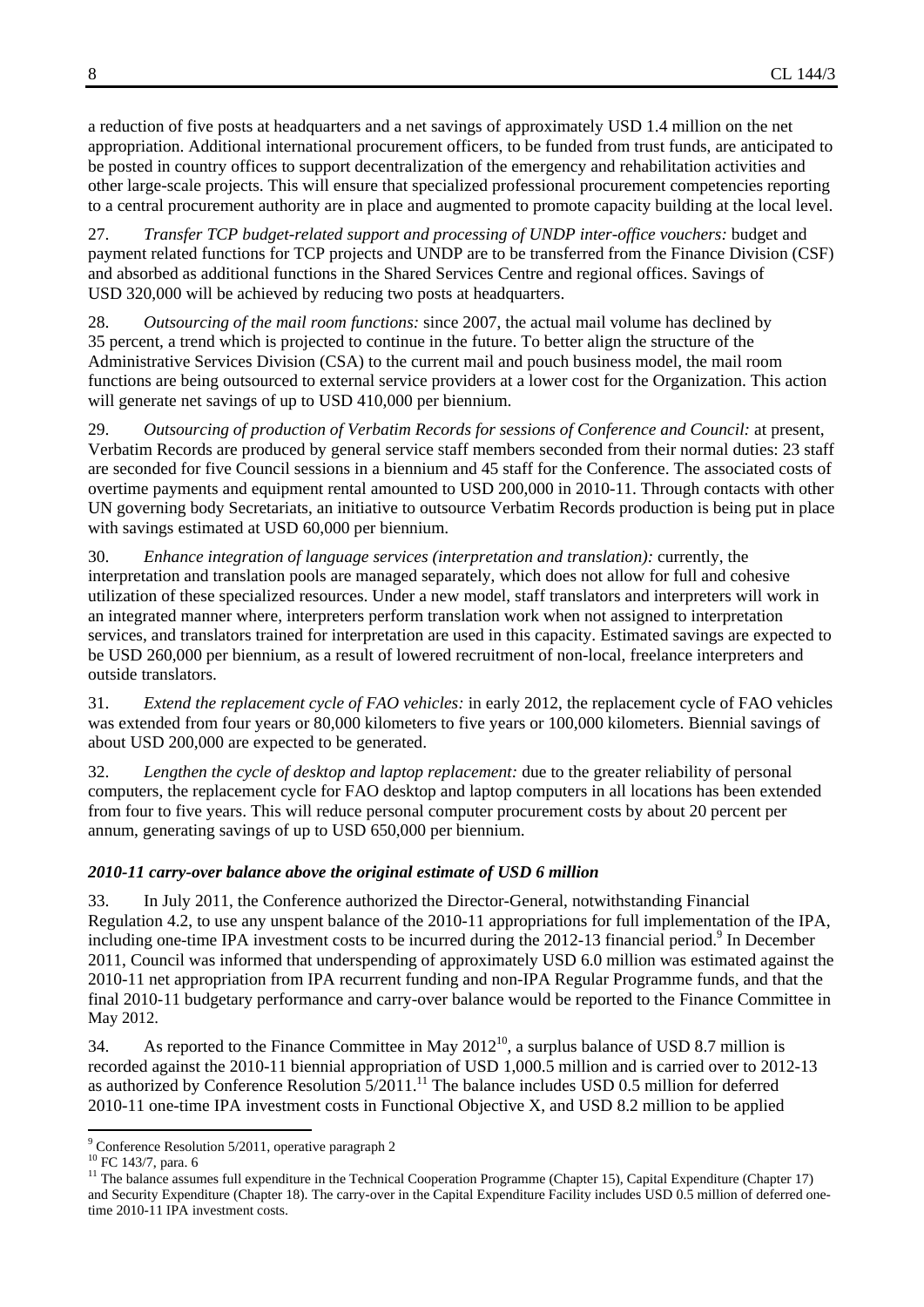towards 2012-13 IPA investment costs in Functional Objectives X and Y (USD 6 million as originally foreseen plus the additional USD 2.2 million carried over), thereby reducing the amount of the 2012-13 budget used to fund these costs and contributing towards the savings target of USD 34.5 million.

35. As a result of the authorized carry-over of 2010-11 unspent balance, USD 8.2 million of the USD 16.8 million of one-time IPA investment costs voted in the 2012-13 Budgetary Appropriations Resolution<sup>12</sup> is funded by the one-time carry-over, leaving USD 8.6 million of one-time IPA investment costs funded from the 2012-13 net appropriation.

#### *Further savings identified, including through critical review of post establishment*

36. The Director-General's transformational change for FAO includes as a prime element the need to institute a mindset of value-for-money within the Organization and, accordingly, continuously seek greater efficiency and effectiveness in the manner in which it operates.

37. As part of this drive for value-for-money, and following Members' guidance on identifying further savings, a critical review of the post establishment was initiated in early 2012, focusing in particular on vacant posts that could be abolished as a result of streamlining and further efficiency savings, mainly in administrative areas. This detailed review has resulted in further savings being found beyond the USD 6.5 million that was required to be identified.

38. The areas for savings identified have resulted in a further 76 posts abolished, of which 54 are vacant. These posts are mainly under Functional Objectives X and Y. The critical review was supported by individual functional analyses which identified opportunities for post abolitions linked to transformational change and increased efficiency. In addition to examining the potential impact of the abolitions, the critical review was driven by the overarching consideration of preserving the technical capacity of the Organization, particularly at headquarters, as well as maintaining the delivery of the approved Programme of Work. The critical review identified posts for abolition in five main areas.

- a) Streamlining the existing set-up of human resources management capacity in order to improve development, implementation and oversight of human resources policy and strategy, facilitated the identification of abolition of 11 posts in the Human Resources Management Division.
- b) The institutional strengthening, streamlining and rationalization of corporate communication, partnerships and advocacy functions, which entailed consolidation of relevant expertise originally located in OCE, CIO, OEK, ESA and ESW and resulted in the abolition of 8 posts.
- c) An external Information Technology advisory review conducted in February facilitated identification of 8 posts for abolition in the context of changing business delivery model of CIO.
- d) A review of headquarters security staffing structure has allowed for the abolition of 4 posts.
- e) Increased efficiencies arising from revision and streamlining of processes and programmes have resulted in additional abolitions of posts at headquarters in the CS Department (24), TC Department (4), Legal and Ethics Office (1) and the technical departments (16).

39. Almost all of the posts abolished as a result of the critical review of post structure fall under Functional Objectives X and Y. Total savings generated from the critical review of posts is USD 13.9 million (including adjustments to OCE). In addition, the remaining budgeted non-staff resources associated with those posts abolished in the Adjustments to the PWB 2012-13<sup>13</sup> result in further savings of USD 5.4 million. Accordingly, the total additional savings available for reallocation amount to USD 19.3 million.

#### **D. Structural adjustments**

#### *Approach*

40. Taking into account the guidance of the 143<sup>rd</sup> Session of the Council, and the Director-General's vision on transformational change, a first set of initiatives for institutional strengthening consistent with FAO reform and the IPA are proposed in the form of structural and post adjustments to the existing Human

  $12$  Conference Resolution 5/2011 para. 1b)

<sup>13</sup> CL 143/3 para. 34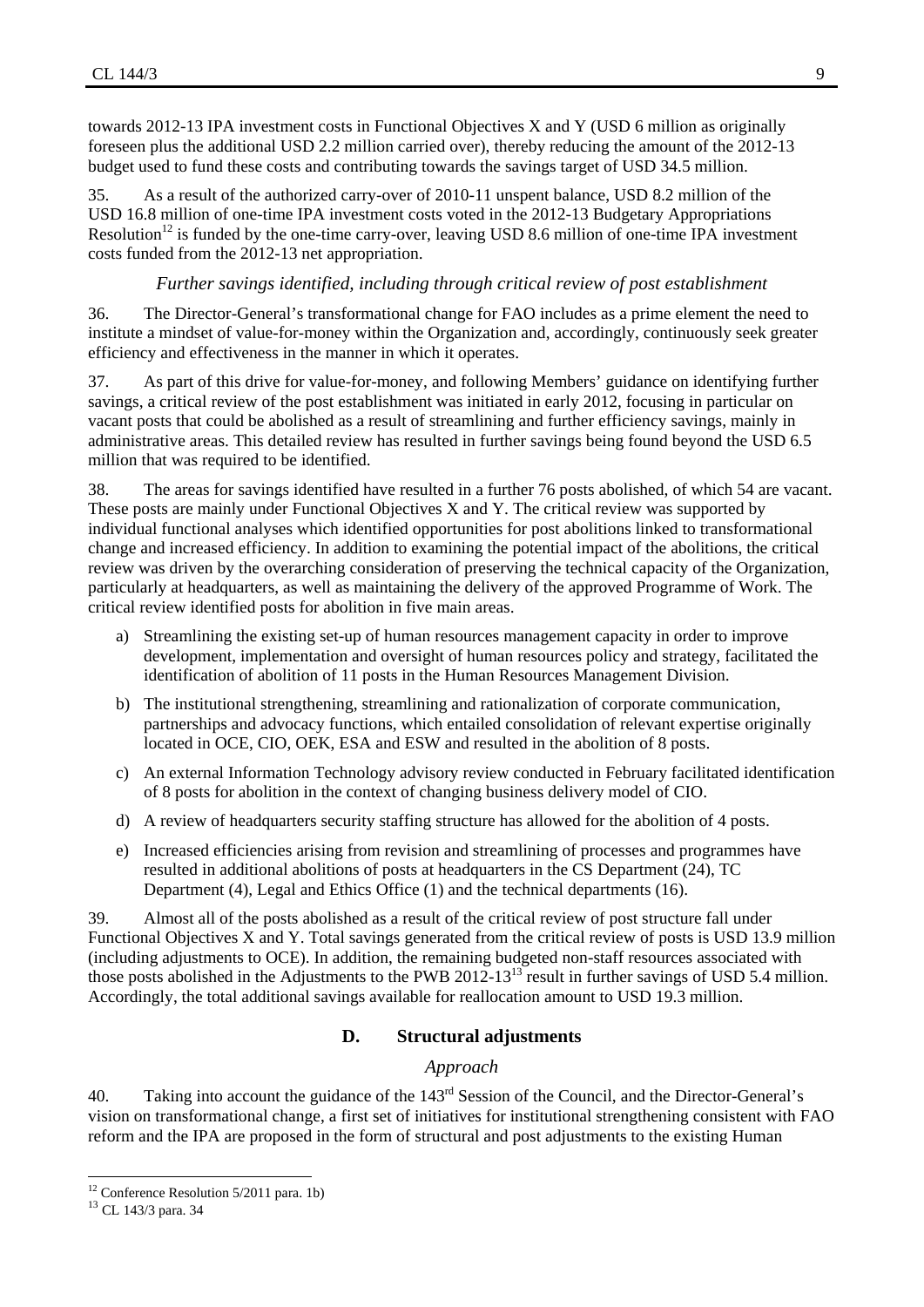Resources Management Division (CSH) and Office of Corporate Communications and External Relations (OCE).

41. The adjustment to the current set-up of CSH is driven by the need to ensure more effective and timely development and implementation of human resources strategy and policy, with enhanced transparency, reporting and accountability. Similarly, the adjustment of OCE is based on the principle to strengthen, streamline and rationalize communication, partnership and advocacy capacities within the Organization.

42. Further institutional strengthening to drive transformational change at FAO will be initiated and a second set of proposals relating to the Technical Cooperation and Corporate Services Departments and some other areas, as well as the impacts of such changes on other offices, will be developed in the second semester of the year and submitted to the Council at its 145<sup>th</sup> Session in November 2012.

#### *Adjustment to the structure of the Human Resources Management Division*

43. The effective management of human resources is of the highest priority for the Organization, especially as staff represent the largest proportion of assets and capacity of FAO. This was recognized during deliberations relating to the IEE and the IPA, where it was observed that the location of this function within the structure of the Organization should more visibly reflect its importance. Accordingly, the structural and post adjustment of CSH is based around realignment of the reporting line and accountability of the Director and of its strategy and policy component.

44. Specifically, the adjustment of CSH considered the critical need for close oversight and guidance of human resources strategy and policy at the highest level of the Organization, making it possible to take transparent, decisive and speedy action on important issues (e.g. mobility, gender, performance appraisal, incentive scheme, etc.) and minimizing the involvement of other layers in the process, as is the practice in the current set up of CSH.

45. Accordingly, the existing Human Resources Management Division (CSH), which currently contains 72 posts, will be transformed into two units:

- a) an Office of Human Resources (OHR) focusing on strategy, policy, senior-level recruitment and regulatory matters located in the Apex and reporting directly to the Director-General. This Office will contain 19 posts (one of which is transferred from CSD) and be headed by the Director of Human Resources Management: and
- b) A Human Resources Support Service (CSP) in charge of operations and regular service-related matters, reporting to the Assistant Director-General, CS, and with a strong functional linkage to the Director of Human Resources Management in OHR. This service will contain 43 posts and be headed by the D1 level post currently in CSH.

46. This adjustment to CSH will ensure more effective management of human resources at FAO by: (i) significantly streamlining internal governance processes; (ii) enhancing strategic, policy and advisory activities; (iii) promoting faster and more effective action on new initiatives; and (iv) leading to a more transparent, cohesive and responsive human resources management function in support of the strategic direction of the Organization and its programmes.

47. In addition, the process for adjustment to the current CSH has facilitated the critical review of human resources posts, which has resulted in the abolition of 11 posts, and related savings, as mentioned in Section C. The revised location in the Organization's Organigramme, and post counts for OHR and CSP are shown in *Annexes 4* and *5* respectively.

#### *Adjustment to the structure of the Office of Corporate Communications and External Relations*

48. The Director-General and the membership have long underlined the need for the Organization to be recognized by its stakeholders as a centre of excellence in its areas of competence, that it embrace strategic partnerships in striving towards achieving its goals, and that it champion gender empowerment and equity and alliances against hunger.

49. Adjustments for enhancement of the Office of Corporate Communications and External Relations (OCE) are thus based on: (i) strengthening the corporate communication function by consolidating relevant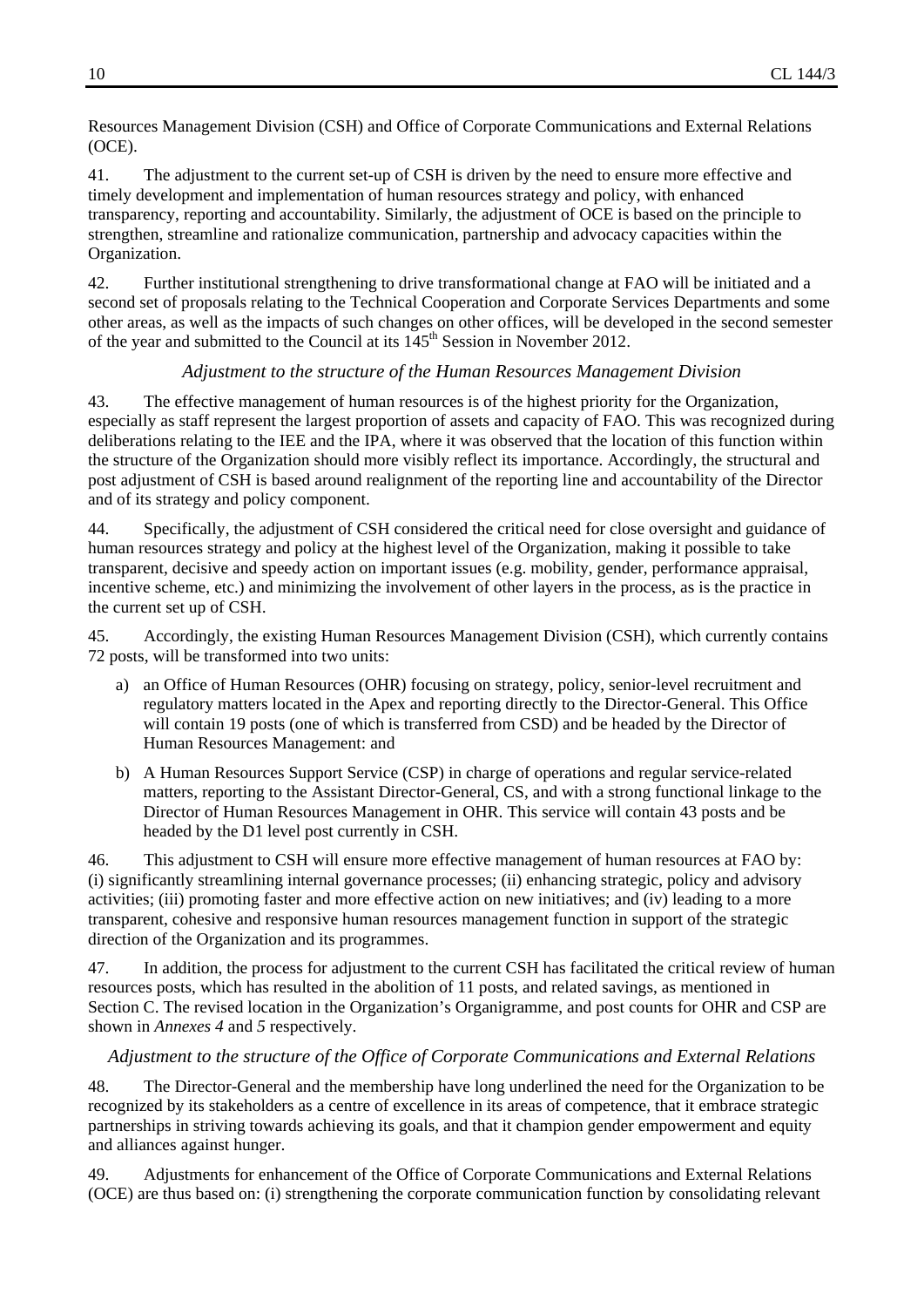and requisite resources and eliminating duplications; (ii) leveraging existing synergies and complementarities between communications and partnerships: and (iii) raising the profile of matters related to gender, the Alliance Against Hunger and Malnutrition and the Right to Food. Such adjustment of OCE is also in line with the Members' view expressed in the integrated IPA endorsed by the Conference in November 2009.<sup>14</sup>

50. Accordingly, the adjustment to the structure and post establishment of OCE results in an enhanced Office for Communication, Partnerships and Advocacy (OCP) with the following functions:

- a) Communication containing three groups dedicated respectively to media relations, outreach and promotion and online communication and management;
- b) Partnerships and Advocacy containing expertise dedicated to enhancing partnerships with nongovernmental organizations, civil society, academia, the private sector, producers' organizations and cooperatives. This function will also contain expertise dedicated to advocacy of gender equity and empowerment issues, the Alliance Against Hunger and Malnutrition, and the Right to Food;
- c) UN system and Rome-based agency collaboration.

51. These transformational adjustments involved transfer of requisite, individual expertise from other units in the Organization, and has led to abolition of 8 posts with associated, recurring biennial savings of USD 2.1 million, as indicated in Section C.

#### **E. Reallocation of savings**

#### *Overview*

52. The further savings identified through the critical review of the post establishment and structural adjustments, as outlined above, totals USD 19.3 million, as summarized in Table 2.

| Table 2: Source and allocation of the further savings identified (USD 000) |  |  |  |  |  |  |  |
|----------------------------------------------------------------------------|--|--|--|--|--|--|--|
|----------------------------------------------------------------------------|--|--|--|--|--|--|--|

| <b>Description</b>                               | Amount |
|--------------------------------------------------|--------|
| <b>Source of Resources</b>                       |        |
| Critical review of posts                         | 11,800 |
| Adjustment to the post structure in OCE          | 2,100  |
| Further savings from posts abolished in CL 143/3 | 5,400  |
| <b>Total</b>                                     | 19,300 |
| <b>Allocation of Resources</b>                   |        |
| Strengthened decentralized offices               | 10,400 |
| Strategic planning                               | 1,100  |
| Multidisciplinary Fund                           | 6,800  |
| Security Expenditure Facility                    | 1,000  |
| <b>Total</b>                                     | 19.300 |

53. The reallocation of these resources within the Programme of Work for 2012-13 focused on: 1) enhancing the structure and functioning of decentralized offices to improve delivery of results at country level; 2) the establishment of a strategic planning capacity; 3) addressing incremental resource requirements for interdisciplinary work through the multidisciplinary fund; and 4) maintaining the Security Expenditure Facility. Table 2 provides an overview of the reallocation of the resources, with further explanation below.

#### *Decentralization reflecting regional priorities*

54. One of the key aspects of the Director-General's vision for transformational change at FAO is the need to bring the IPA to a successful conclusion, which in turn includes the requirement to identify the appropriate distribution of technical and other capacity and expertise across the Organization's geographical locations for better delivery at the country level. Thus, improvements to the structure and functioning of decentralized offices are proposed, which include improving the performance, results and impact of all of

<sup>14</sup> IPA action 3.94, ref. C2009/7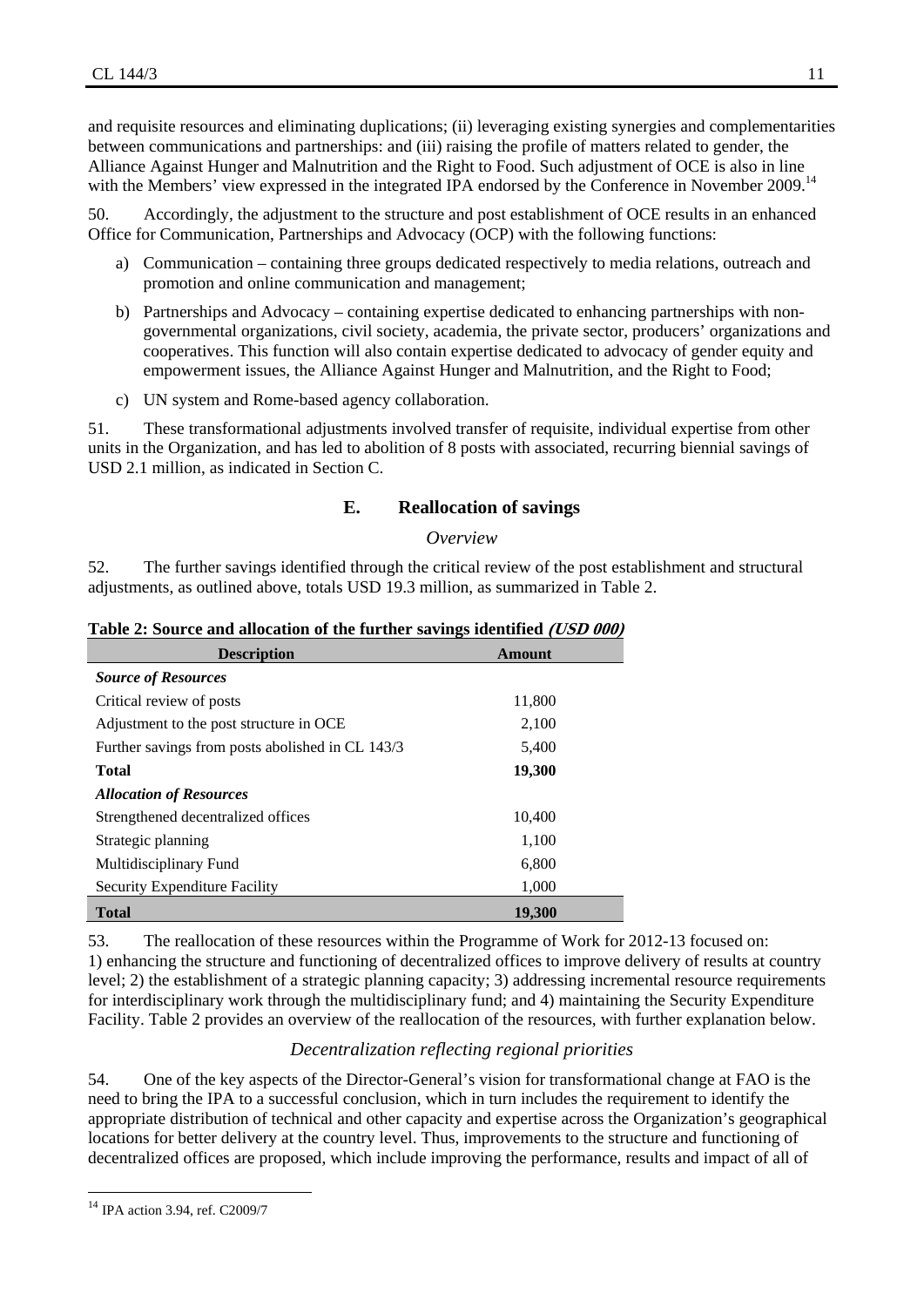FAO's work at country level; reducing fragmentation and increasing integration across all FAO's programmes; and promoting partnerships with national and regional institutions, other UN and non-UN international agencies, the private sector, universities and research institutions and civil society. These changes aim to create "one-FAO" where normative and standard-setting work, as well as global knowledge products are translated into tangible enhancement of country impact within a strengthened accountability framework.

55. Detailed measures to this effect are submitted to the Council separately in document CL 144/15, and are based on a thorough functional analysis initiated at the beginning of this year and on guidance arising from intensive discussion and dialogue with the Members, including at the 2012 Regional Conferences. Such guidance included the regional priorities for the work of the Organization, as well as the related regional requirements for delivery on these priorities.

56. The cumulative sum of reallocated resources required to meet these improvement measures is USD 10.4 million for the establishment of 31 posts across the decentralized offices network, and this is further detailed in Table 3 outlining the evolution of posts to the further adjustments to the PWB 2012-13. As noted in document CL 144/15, this reallocation is proposed within the context of full preservation of the expertise and capacity at headquarters for technical work on norms, standards and global public goods.

#### *Strategic planning capacity*

57. Under IPA implementation, the membership put in place a renewed strategic programming, budgeting and results-based monitoring system,  $15$  and also agreed to transforming the previous programme and budget capacity of the Organization into the Office of Strategy, Planning and Resources Management (OSP) in 2010.

58. In recognizing the overarching importance of strategic planning for the Organization, one of the key components of the Director-General's vision for transformational change is the formulation of a more focused strategic direction and set of priorities to guide FAO's overall, future plan of work. The Strategic Thinking Process was launched at the beginning of 2012, coordinated by OSP, and is driving this change within the context and high-level timeline approved by the Programme and Finance Committees<sup>16</sup> and by the Council<sup>17</sup> at the end of 2011.

59. Accordingly, strengthening the established capacity for strategic planning in OSP is fundamental to meet the need for enhancement of this function as identified in the FAO reform, and the priority afforded to it by the Director-General's vision for transformational change. The reallocation for providing this capacity is the establishment in OSP of two Professional level positions, and one General Service position dedicated exclusively to strategic planning, at a biennial cost of USD 1.1 million.

60. Further enhancements to OSP's strategic planning capacity linked to results-based management and strategic aspects of resource mobilization may be developed in the second semester of 2012 within the context of other, related transformational considerations for the 145<sup>th</sup> Session of the Council in November 2012.

#### *Resources for interdisciplinary work*

61. Since the PWB 2002-03, a small provision for catalytic resources for interdisciplinary work has been earmarked in the budget. In line with a recommendation of the IEE, the IPA (action 6.2) called for up to 5 percent of the net appropriation to be allocated for interdisciplinary work. Therefore, the Multidisciplinary Fund (MDF) and the Innovation Fund (IF) were established in the PWB 2010-11 and continued in the PWB 2012-13, with a funding of USD 3.1 million for the MDF, and USD 1.4 million for the IF, equivalent to about 0.5 percent of the net appropriation.

62. The MDF was created as a means to strengthen collaboration across disciplines and organizational boundaries to increase the effectiveness of priority areas of work funded by the net appropriation. The IF was established to encourage and support creative measures that increase the efficiency and effectiveness of delivering FAO's programmes, providing seed money and investment for achieving greater efficiency gains

 <sup>15</sup> CR 10/2009, and C2011/7, para. 155<br><sup>16</sup> CL 143/13, para. 7

 $17$  CL 143/REP, para. 13c)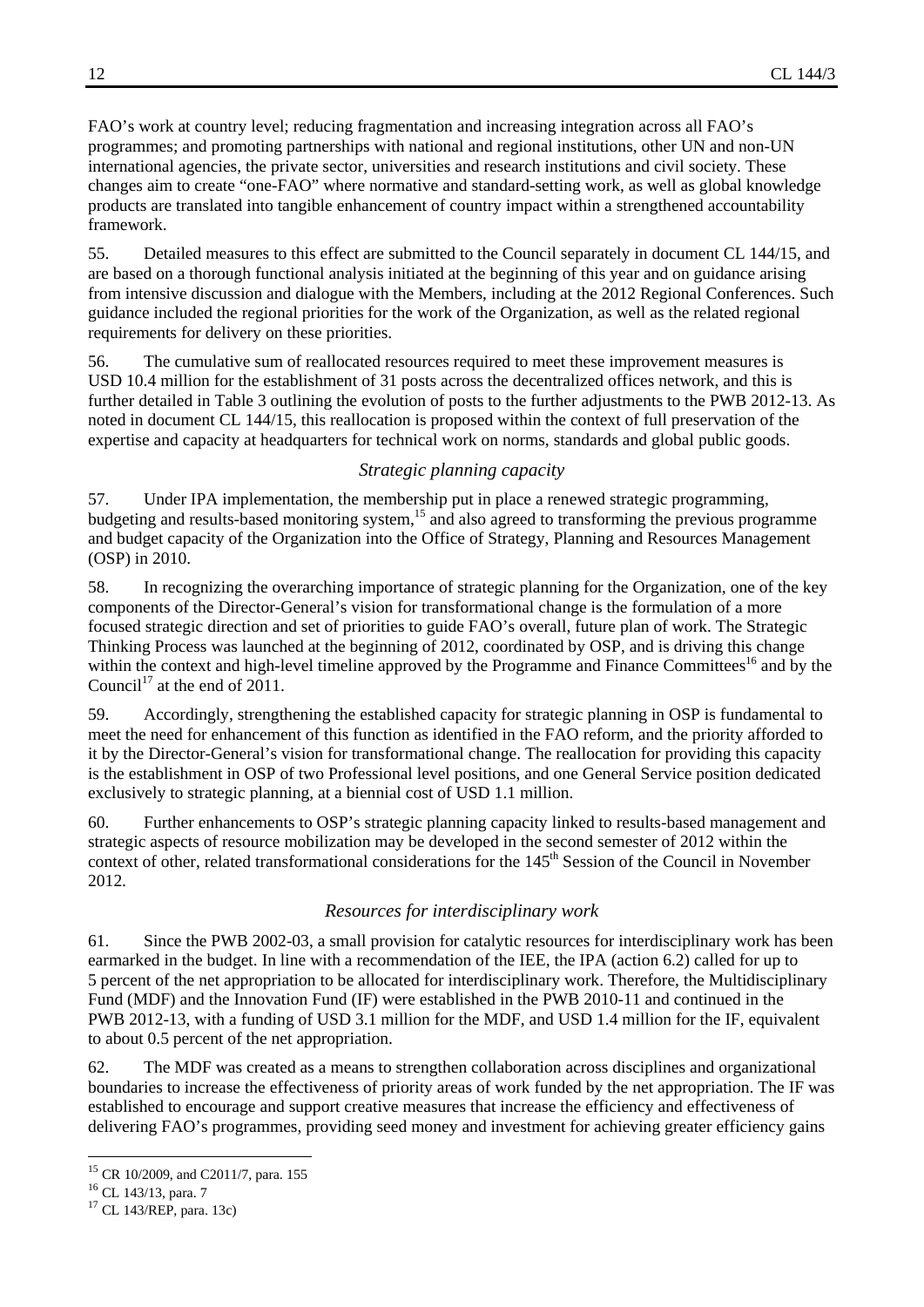and savings, which in turn may be utilized to strengthen the programmes and technical work of the Organization.

63. In order to reinforce technical areas of work of the Organization consistent with the agreed priorities, in particular those relating to interdisciplinary activities, it is proposed to reallocate USD 6.8 million of the net appropriation savings to the Multidisciplinary Fund. This would bring the total resources earmarked for interdisciplinary work to USD 11.3 million (1.1 percent of the net appropriation) for the 2012-13 biennium, making modest progress toward the target of 5 percent of the net appropriation. In line with the basic rationale for the MDF, the reallocated resources will support delivery of the Organization's Programme of Work, but they will not be used to fund established positions within the PWB.

64. The application of resources for interdisciplinary work will be coordinated by the newly established strategic planning capacity, under the overall guidance of the Director-General. As part of the drive for overall transformational change at FAO, resources allocated to interdisciplinary work during 2012-13 could be made available to strengthen the programme of work in areas related to the draft Strategic Objectives emerging from the Strategic Thinking Process, as well as to bolster headquarters and regional office technical capacity to meet the priorities for the Organization identified by the 2012 Regional Conferences.

65. The resources allocated to the MDF and IF would be used to strengthen FAO's interdisciplinary work related to:

- a) catalyzing teamwork in developing and beginning to implement the action plans related to the five proposed Strategic Objectives for the future work of the Organization;
- b) developing institutional capacity in Core Functions that will be needed for the future work, including relating to governance;
- c) priority technical areas identified by 2012 Regional Conferences, including value chains, foods systems and trade, smallholder farming, transboundary diseases, aquaculture, and support for staple and other foods such as rice, manioc and coconut;
- d) multidisciplinary and time-bound commitments that FAO is accountable for start-up or implementation during 2012-2013, but were unanticipated and not included into the PWB 2012-13, such as support to Rio+20, the International Year of Cooperatives, the International Year of Family Farming;
- e) findings of evaluations on gender, tenure rights and access, nutrition, statistics, water and policy; and
- f) innovations in business processes aimed at identifying sustainable efficiency gains and savings which could be reallocated to technical work.

#### *Security Expenditure*

66. The Security Expenditure Facility provides comprehensive coverage of staff and non-staff costs directly related to security and safety of the Organization's staff and assets, as established by Conference Resolution 5/2005. The Facility allows for a carry-over of these funds from one biennium to the next, given the difficulty in predicting the level of these costs beforehand.

67. The critical review of posts (see Section C) has allowed for the abolition of four posts in the Security Service (1 Director-level, 1 Professional, and 2 General Service). It is proposed to reallocate the resources freed-up by these abolitions (USD 1 million) back into the Security Expenditure Facility, to cover any unforeseen security expenditures arising during 2012-13, and to mitigate potential shortfalls in this chapter if UN Department of Safety and Security costs were to rise again, or if the required level of carry-over were not to materialize in future biennia.<sup>18</sup>

#### **F. Impact on PWB budgeted post establishment and budgetary chapter distribution**

68. The identification of further efficiency savings, the critical review of posts and the measures for transformation and institutional strengthening have resulted in changes to the budgeted post establishment. Moreover, these actions, as well as operational work planning and the reallocation of resources for interdisciplinary work, have resulted in shifts between budgetary chapters. This section presents the net overall impact of these measures on budgeted posts and budgetary chapter allocations for review and approval by the Council.

 <sup>18</sup> C 2011/3, para. 297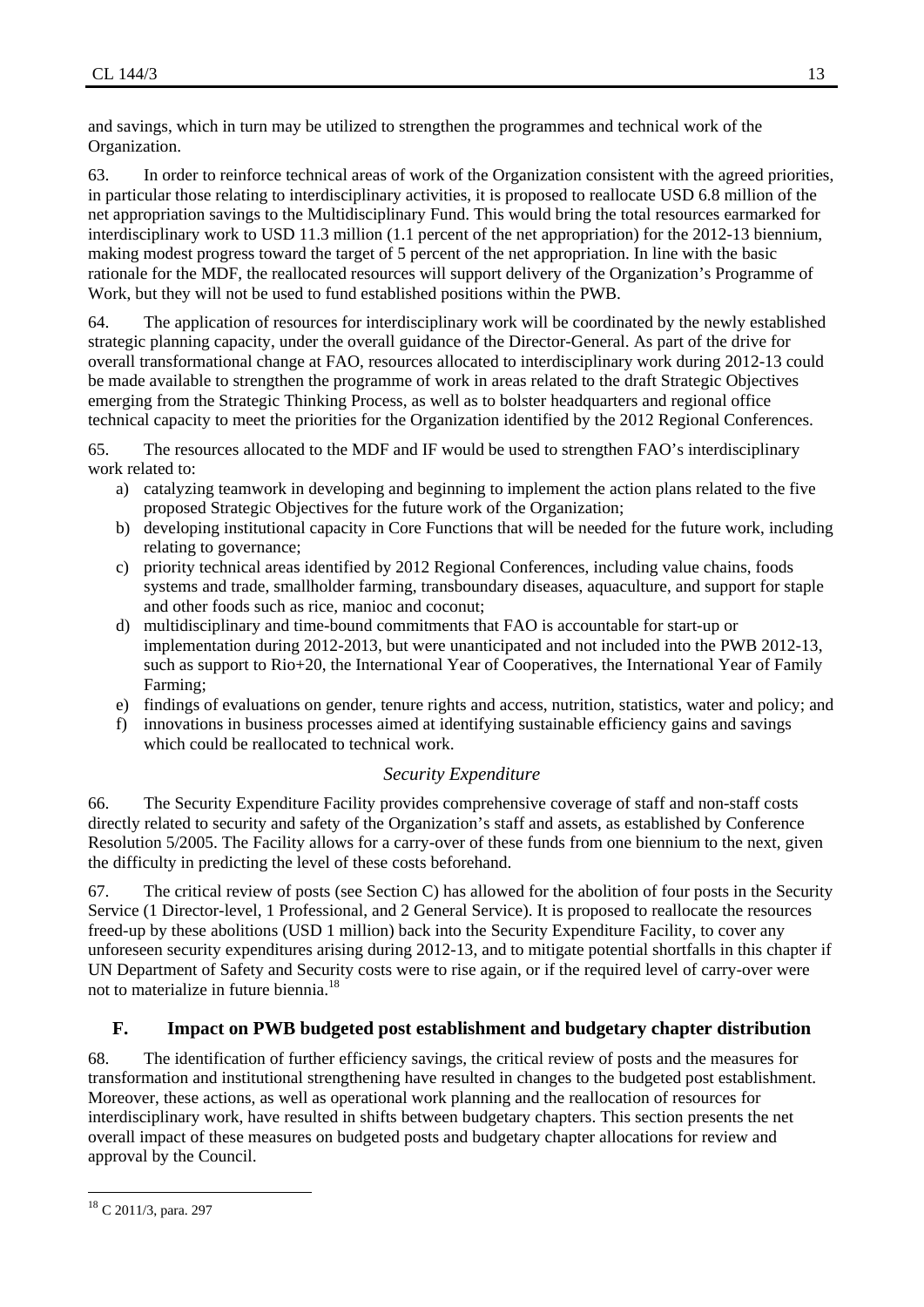#### *Adjustments to the PWB budgeted post establishment*

69. Table 3 shows the impact on the budgeted post establishment arising from the structural changes and reallocations outlined in Sections C, D and E above. Overall, 88 posts have been identified for abolition through the critical review of the established post structure, transformation of the communication and partnerships capacity, and through implementing further efficiency initiatives. All the posts identified for abolition are located at headquarters, and most relate to support functions of an administrative nature. At the same time, 31 posts in the Professional category are proposed for establishment at decentralized locations, along with 3 posts at headquarters to establish the strategic planning capacity. Hence, there is a net total decrease in the number of budgeted posts of 54. *Annex 5* lists the post changes by grade group and organizational unit.

|                            | <b>Adjusted</b>    |                                                 | <b>Savings</b>                                      |                                |                                  |                               | <b>Further</b>                        |
|----------------------------|--------------------|-------------------------------------------------|-----------------------------------------------------|--------------------------------|----------------------------------|-------------------------------|---------------------------------------|
| <b>Grade Category</b>      | <b>PWB 2012-13</b> | <b>Quantification of</b><br>the USD 6.5 million | <b>Critical</b><br><b>Review of</b><br><b>Posts</b> | <b>Total</b><br><b>Savings</b> | <b>Transformation</b><br>process | <b>Total</b><br><b>Change</b> | <b>Adjusted</b><br><b>PWB 2012-13</b> |
| <b>Headquarters</b>        |                    |                                                 |                                                     |                                |                                  |                               |                                       |
| Professional and           |                    |                                                 |                                                     |                                |                                  |                               |                                       |
| above                      | 951                | $-1$                                            | $-29$                                               | $-30$                          | $\overline{c}$                   | $-28$                         | 923                                   |
| <b>General Service</b>     | 751                | $-11$                                           | $-47$                                               | $-58$                          | 1                                | $-57$                         | 694                                   |
| <b>Total Headquarters</b>  | 1,702              | $-12$                                           | -76                                                 | $-88$                          | 3                                | $-85$                         | 1,617                                 |
| <b>Decentralized</b>       |                    |                                                 |                                                     |                                |                                  |                               |                                       |
| Professional and           |                    |                                                 |                                                     |                                |                                  |                               |                                       |
| above                      | 522                |                                                 |                                                     |                                | 31                               | 31                            | 553                                   |
| <b>General Service</b>     | 879                |                                                 |                                                     |                                |                                  | $\Omega$                      | 879                                   |
| <b>Total Decentralized</b> | 1,401              |                                                 |                                                     |                                | 31                               | 31                            | 1,432                                 |
| <b>All location</b>        |                    |                                                 |                                                     |                                |                                  |                               |                                       |
| Professional and           |                    |                                                 |                                                     |                                |                                  |                               |                                       |
| above                      | 1,473              | $-1$                                            | $-29$                                               | $-30$                          | 33                               | 3                             | 1,476                                 |
| General Service            | 1,630              | $-11$                                           | $-47$                                               | $-58$                          | 1                                | $-57$                         | 1,573                                 |
| <b>TOTAL</b>               | 3,103              | $-12$                                           | $-76$                                               | $-88$                          | 34                               | $-54$                         | 3,049                                 |

#### **Table 3: Evolution of posts from Adjusted PWB 2012-13 to Further Adjustments to the PWB 2012-13**

#### *Budgetary chapter transfers*

70. In approving the revised distribution of the net appropriation by budgetary chapter in December 2011, the Council anticipated that further changes would likely take place, in particular as a result of work planning and from using the most efficient and effective modalities of implementation during the biennium. The preceding sections have outlined the changes that are currently proposed as a result of work planning, through further identified efficiencies, and through the transformation process.

71. Table 4 shows the impact of these further changes by budgetary chapter, which is submitted to the Council for review and approval:

- a) Column 1 recalls the revised distribution by budgetary chapter approved by Council in December 2011, which included a notional distribution of the USD 6.5 million in unidentified savings;
- b) Column 2 presents the shifts resulting from the more detailed 2012-13 work planning exercise (Section B);
- c) Column 3 presents the impact of the revised distribution of the USD 6.5 million in savings which has now been identified (overall net impact zero) and the further savings identified through the critical review of posts and selected structural adjustments, as outlined in Sections C and D;
- d) Column 4 shows the impact of the reallocation of the savings for the transformational processes, including decentralization, strategic planning and interdisciplinary work, as explained in Section E;
- e) Column 5 presents the total changes presented in the further adjustments; and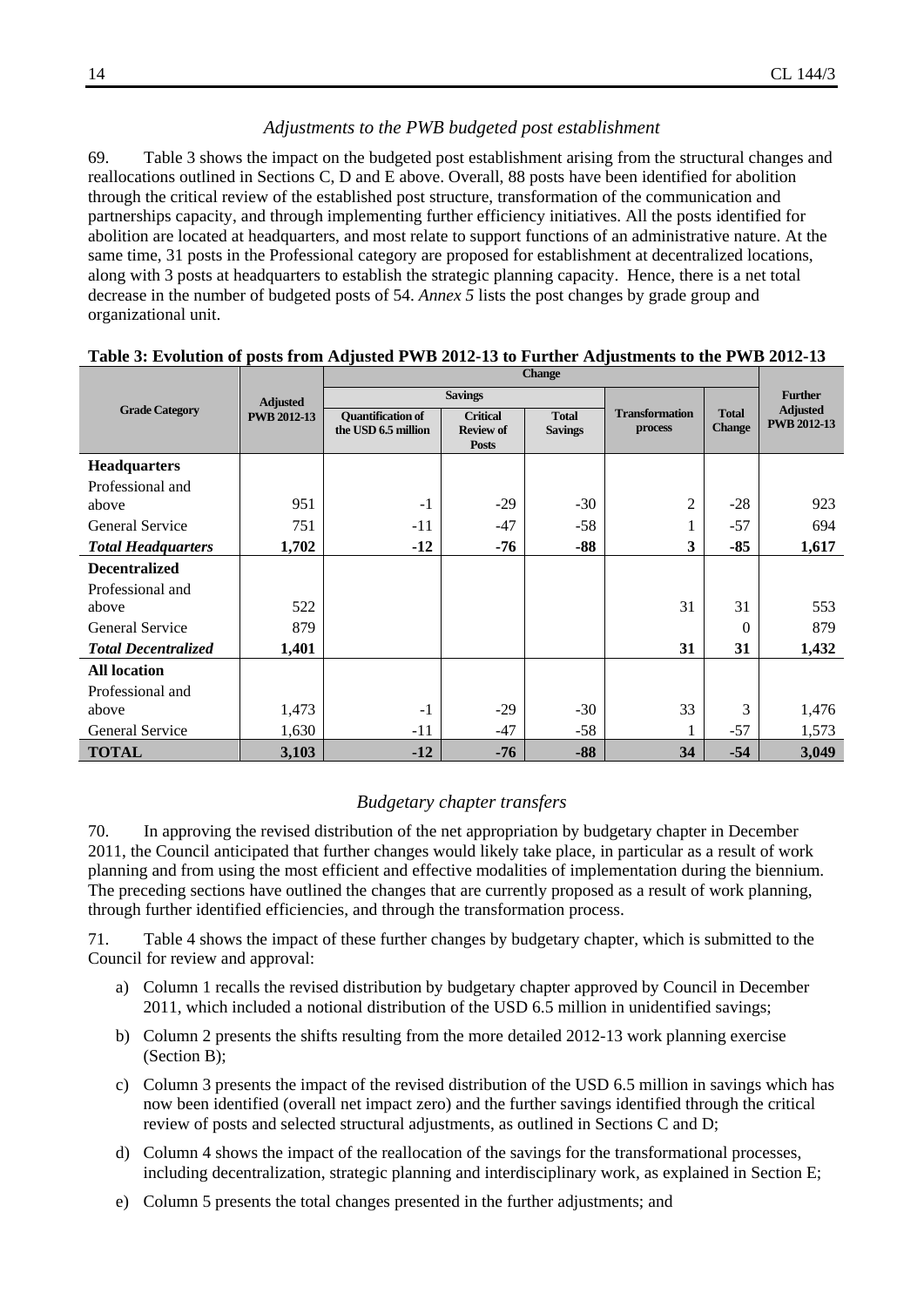f) Column 6 presents the revised distribution of the 2012-13 budgetary appropriation for approval as part of the further adjustments to the PWB 2012-13, in line with Financial Regulation 4.5.

|                |               | <b>Adjusted</b><br><b>PWB 2012-13</b> | <b>Work</b><br><b>Planning</b> | <b>Revised distribution</b><br>of USD 6.5 million | <b>Reallocations for</b><br><b>Savings and</b> | <b>Total Change</b> | <b>Further Adjusted</b><br><b>PWB 2012-13</b> |
|----------------|---------------|---------------------------------------|--------------------------------|---------------------------------------------------|------------------------------------------------|---------------------|-----------------------------------------------|
| <b>Chapter</b> | SO/FO         | CL 143/3                              | <b>Shifts</b>                  | <b>Savings, and Further</b>                       | <b>Transformation</b>                          |                     |                                               |
|                |               |                                       |                                | <b>Savings</b>                                    |                                                |                     |                                               |
|                |               |                                       | $\overline{2}$                 | $\overline{3}$                                    | $\overline{4}$                                 | 5                   | 6                                             |
| 1              | $\mathsf{A}$  | 58,751                                | 325                            | (603)                                             | 1,718                                          | 1,440               | 60,191                                        |
| $\overline{c}$ | B             | 37,700                                | (1,245)                        | (512)                                             | 1,202                                          | (555)               | 37,145                                        |
| 3              | C             | 66,453                                | (1,055)                        | (89)                                              | 2,305                                          | 1,161               | 67,614                                        |
| 4              | D             | 31,039                                | 689                            | 82                                                | 1,212                                          | 1,983               | 33,022                                        |
| 5              | E             | 50,325                                | (369)                          | (236)                                             | 1,690                                          | 1,085               | 51,410                                        |
| 6              | F             | 68,705                                | 1,019                          | (386)                                             | 3,006                                          | 3,639               | 72,344                                        |
| 7              | G             | 45,169                                | 1,255                          | (259)                                             | 2,058                                          | 3,054               | 48,223                                        |
| 8              | H             | 87,992                                | 3,172                          | (380)                                             | 3,261                                          | 6,053               | 94,045                                        |
| 9              | 1             | 8,224                                 | 106                            | (197)                                             | 16                                             | (75)                | 8,149                                         |
| 10             | K             | 18,586                                | 2,511                          | (242)                                             | 819                                            | 3,088               | 21,674                                        |
| 11             | L             | 39,461                                | (86)                           | (545)                                             | 968                                            | 337                 | 39,798                                        |
| 12             | X             | 219,129                               | (5,123)                        | (5,610)                                           | (49)                                           | (10, 782)           | 208,347                                       |
| 13             | Y             | 106,231                               | (1,201)                        | (9,320)                                           | 91                                             | (10, 430)           | 95,801                                        |
| 15             | <b>TCP</b>    | 116,027                               |                                |                                                   |                                                | 0                   | 116,027                                       |
| 16             | Contingencies | 600                                   |                                |                                                   |                                                | $\Omega$            | 600                                           |
| 17             | Cap Exp       | 26,439                                |                                |                                                   |                                                | $\mathbf{0}$        | 26,439                                        |
| 18             | Sec Exp       | 24,809                                | Ξ.                             | (1,040)                                           | 1,040                                          | $\mathbf{0}$        | 24,809                                        |
| <b>Total</b>   |               | 1,005,639                             | $\bf{0}$                       | (19, 336)                                         | 19,336                                         | $\bf{0}$            | 1,005,639                                     |

**Table 4: Further Adjusted 2012-13 Net Appropriation by Chapter** *(USD 000)*

72. *Annex 2* provides a more detailed view of these adjustments broken down by budgetary chapter, and *Annex 3* presents this view by Organizational Unit. *Annex 6* presents a comparison of the net appropriation by chapter and region in the adjusted PWB 2012-13 (December 2011) and in the further adjustments to the PWB 2012-13.

#### **G. Suggested action**

73. The Programme and Finance Committees are requested to consider the Further Adjustments to the Programme of Work and Budget 2012-13, and the Council is requested to:

- a) take note that the guidance and decisions of Council have been implemented;
- b) approve the revised budgeted post establishment and structural changes; and
- c) approve the revised distribution of the net appropriation by budgetary chapter as reflected in Table 4.

74. The Council is also requested to note that transformational change of FAO will continue to be pursued by the Director-General in 2012, as well as efforts to identify additional areas for greater efficiency and value-for-money, particularly in administration. Further proposals for institutional strengthening, including a coherent strategy and approach to resource mobilization and policy assistance activities, as well as enhanced internal control initiatives, will be developed and presented to the Council at its 145<sup>th</sup> Session in November 2012.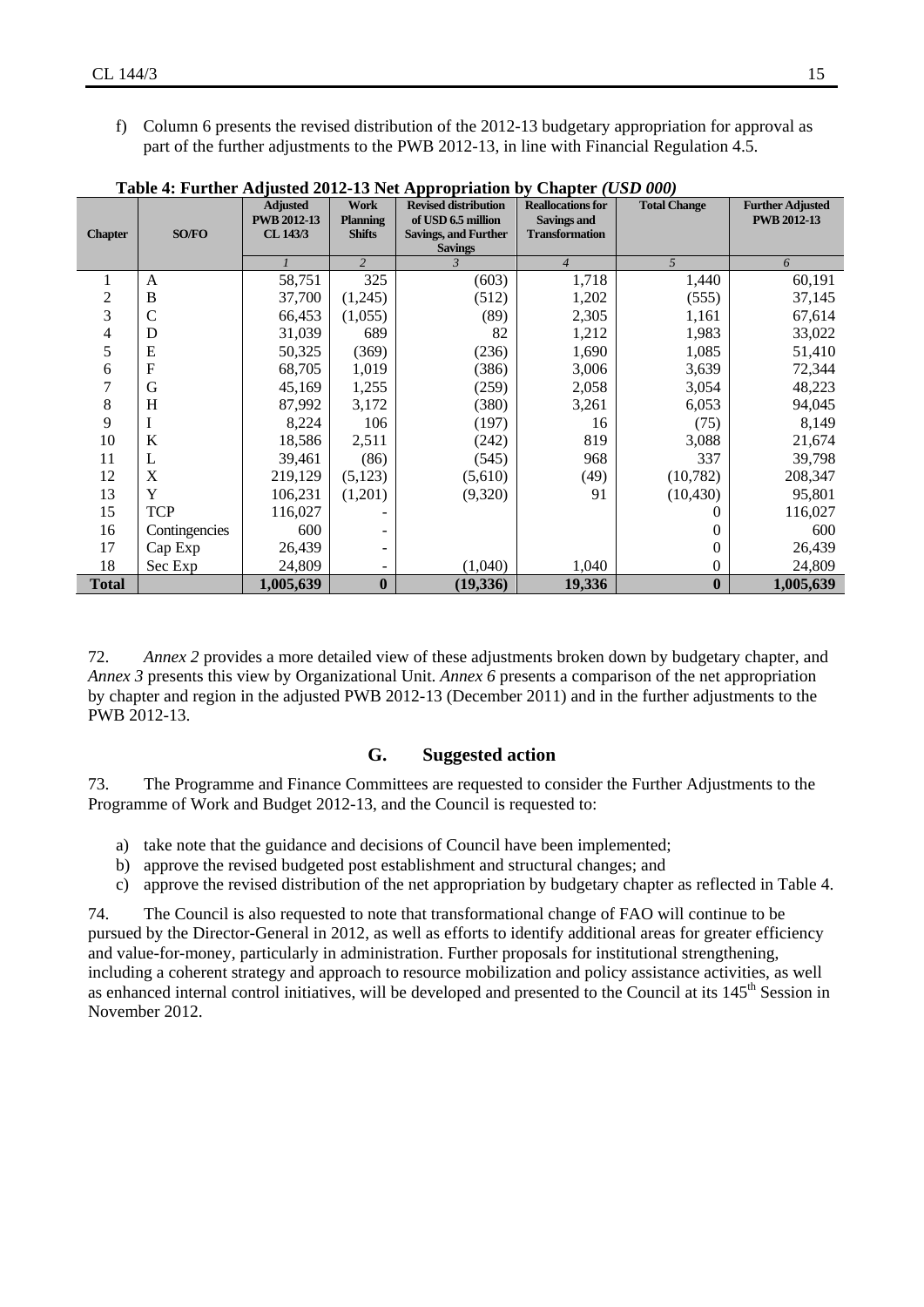#### *Annex 1: 2012-13 Work plans – evolution of resource allocations by budgetary chapter*

1. During the latter part of 2011, every headquarters, regional and subregional unit prepared biennial work plans for 2012-13. The resource shifts among the Functional and Strategic Objectives and the justifications are presented below. As requested by the Programme Committee<sup>19</sup>, a Web Annex (http://www.fao.org/bodies/council/cl144/en/) shows Organizational Result level resource changes arising from biennial work planning.

| <b>Strategic Objective</b>                                                                                                                                        | $\cdots$ $\cdots$ $\cdots$ $\cdots$<br><b>Adjustments to the PWB</b><br>2012-13 (CL 143/3) | <b>Adjustments arising</b><br>from Work Planning | <b>2012-13 Biennial</b><br><b>Work Plan</b> |
|-------------------------------------------------------------------------------------------------------------------------------------------------------------------|--------------------------------------------------------------------------------------------|--------------------------------------------------|---------------------------------------------|
| A - Sustainable intensification of crop<br>production                                                                                                             | 58,751                                                                                     | 325                                              | 59,076                                      |
| B - Increased sustainable livestock production                                                                                                                    | 37,700                                                                                     | (1,245)                                          | 36,455                                      |
| C - Sustainable management and use of<br>fisheries and aquaculture resources                                                                                      | 66,453                                                                                     | (1,055)                                          | 65,398                                      |
| D - Improved quality and safety of food at all<br>stages of the food chain                                                                                        | 31,039                                                                                     | 689                                              | 31,728                                      |
| E - Sustainable management of forests and<br>trees                                                                                                                | 50,325                                                                                     | (369)                                            | 49,956                                      |
| F - Sustainable management of land, water and<br>genetic resources and improved responses to<br>global environmental challenges affecting<br>food and agriculture | 68,705                                                                                     | 1,019                                            | 69,724                                      |
| G - Enabling environment for markets to<br>improve livelihoods and rural development                                                                              | 45,169                                                                                     | 1,255                                            | 46,424                                      |
| H - Improved food security and better<br>nutrition                                                                                                                | 87,992                                                                                     | 3,172                                            | 91,164                                      |
| I - Improved preparedness for, and effective<br>response to, food and agricultural threats and<br>emergencies                                                     | 8,224                                                                                      | 106                                              | 8,330                                       |
| K - Gender equity in access to resources,<br>goods, services and decision-making in the<br>rural areas                                                            | 18,586                                                                                     | 2,511                                            | 21,097                                      |
| L - Increased and more effective public and<br>private investment in agriculture and rural<br>development                                                         | 39,461                                                                                     | (86)                                             | 39,375                                      |
| X - Effective collaboration with member states<br>and stakeholders                                                                                                | 219,129                                                                                    | (5, 123)                                         | 214,006                                     |
| Y - Efficient and effective administration                                                                                                                        | 106,231                                                                                    | (1,201)                                          | 105,030                                     |
| <b>Technical Cooperation Programme</b>                                                                                                                            | 116,027                                                                                    | 0                                                | 116,027                                     |
| Contingencies                                                                                                                                                     | 600                                                                                        | $\boldsymbol{0}$                                 | 600                                         |
| Capital Expenditure                                                                                                                                               | 26,439                                                                                     | $\mathbf{0}$                                     | 26,439                                      |
| Security Expenditure                                                                                                                                              | 24,809                                                                                     | $\boldsymbol{0}$                                 | 24,809                                      |
| <b>Total</b>                                                                                                                                                      | 1,005,639                                                                                  | $\bf{0}$                                         | 1,005,639                                   |

| 2012-13 Net Appropriation by Strategic Objective – work planning adjustments (USD 000) |  |
|----------------------------------------------------------------------------------------|--|

2. Chapter 1 - SO-A *Sustainable intensification of crop production* resource allocations have **remained** largely unchanged.

3. Chapter 2 - SO-B *Increased sustainable livestock production* resource allocations have **decreased** by USD 1.2 million. This decrease reflects changes that arose as a result of efforts to promote a more multidisciplinary integration of work on crop-livestock systems, mechanization strategies and services between SO-A and SO-B. Some resources were reallocated from OR B03 to F03 in response to change of priorities of the work under the Commission on Genetic Resources for Food and Agriculture (CGRFA), necessitating the reflection of its work under SO-F.

 <sup>19</sup> CL 143/11 para. 5c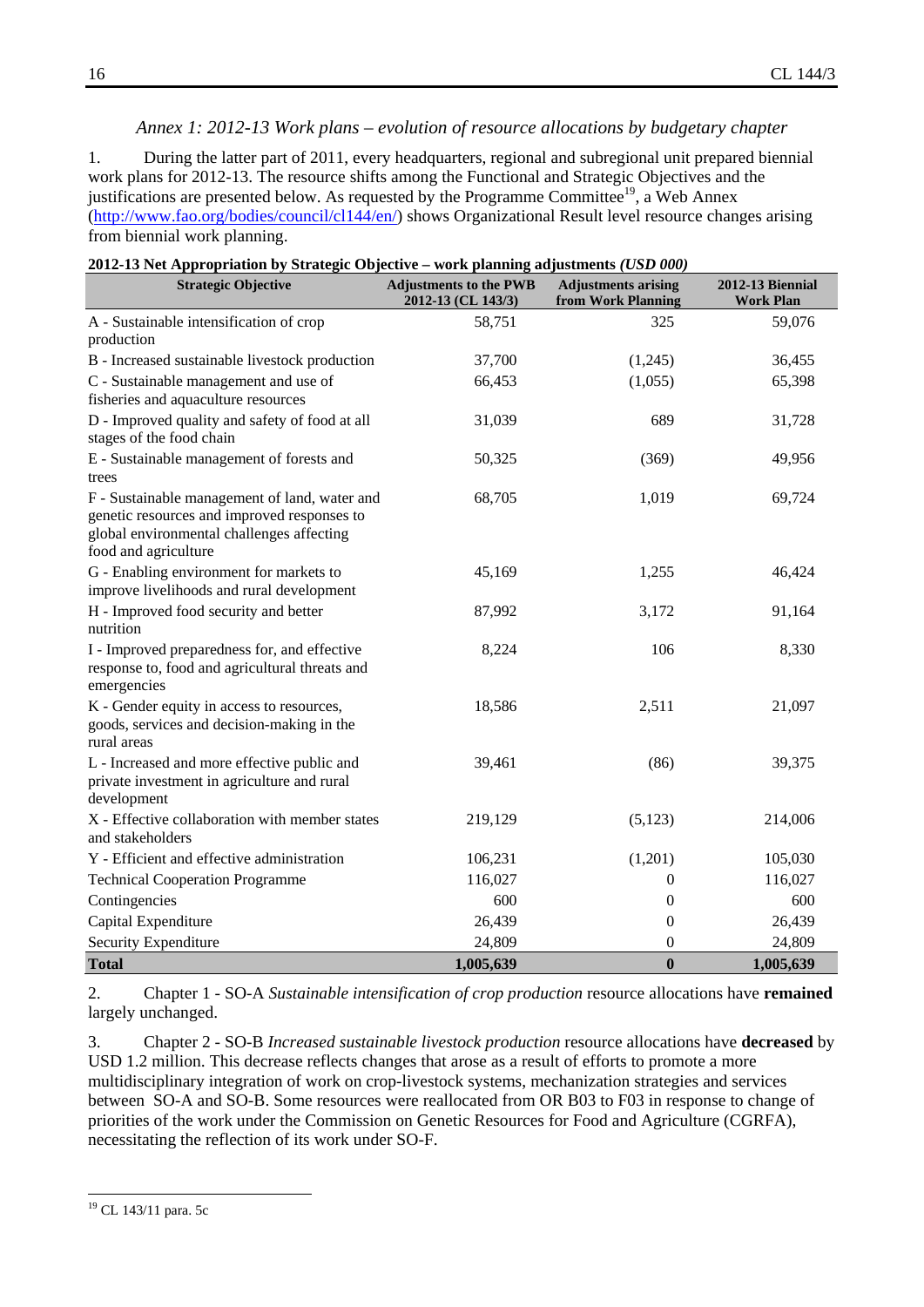4. Chapter 3 - SO-C *Sustainable management and use of fisheries and aquaculture* resources **decreased** by USD 1.1 million, mainly due to reallocation within the Africa Region of cross-cutting work in support of policy formulation and strengthening of regional organizations/institutions into SO-H. Moreover, some resource shifts occurred amongst ORs within SO-C mainly from C01 and C02 into C03 and C04 due to consolidation of work amongst divisions in the Fisheries and Aquaculture Department in response to the need for improved collaboration on work towards basic Members' priorities.

5. Chapter 4 - SO-D *Improved quality and safety of food at all stages of the food chain* **increased** by USD 0.7 million mainly due to reallocation of resources within the Africa Region to undertake emerging priority work related to food and nutrition security.

6. Chapter 5 - SO-E *Sustainable management of forests and trees* resource allocations have **decreased** by USD 0.4 million mainly due to the transfer of work of forestry technical specialists to the areas of sustainable crop intensification and livestock production, management of natural resources (biodiversity and water) and emergency preparedness in SOs A, B, F and I. Some resource shifts occurred within the Chapter mainly from ORs E01, E02 and E05 into E03 and E04 due to alignment of staff resources in accordance with their substantive contributions.

7. Chapter 6 - SO F *Sustainable management of land, water and genetic resources and improved responses to global environmental challenges affecting food and agriculture* resource allocations have **increased** by USD 1 million. The shift of resources into SO-F is related to the reallocation of resources into OR F03 for work on animal genetic resources from SO-B in response to changes of priorities of the CGRFA. There was also a shift of resources from OR F06, *Improved access to, and sharing of knowledge, for natural resource management*, into other relevant SOs (C, E, G, H, I and K) to reflect the cross-cutting nature of this work. Moreover, some resource shifts occurred within the chapter mainly from F01 and F02 into F05 due to transfer and consolidation of work related to information and statistics on land, agriculture, climate change and environment into integrated datasets for producing broader agri-environmental statistics and trends.

8. Chapter 7 - SO-G *Enabling environment for markets to improve livelihoods and rural development* resource allocations have **increased** by USD 1.3 million, mainly due to further contributions of work by all units under SO-G as a result of increased interdepartmental collaboration.

9. Chapter 8 - SO-H *Improved food security and better nutrition* resources **increased** by USD 3.2 million. The two main factors contributing to this increase relate to the reallocation of additional resources for the work on improving food security governance under the Alliance Against Hunger and Malnutrition (AAHM) under H02; and the transfer of work for the provision of knowledge, research and information services to member countries from FOX to SOH (OR H04) to reflect the cross-cutting nature.

10. Chapter 9 - SO-I *Improved preparedness for, and effective response to, food and agricultural threats and emergencies* overall resource allocation has remained essentially **unchanged**.

11. Chapter 10 - SO-K *Gender equity in access to resources, goods, services and decision-making in the rural areas* resource allocations have **increased** by USD 2.5 million, reflecting the promotion of a multidisciplinary approach for the mainstreaming of work on gender (SO-K) in all Strategic and Functional Objectives, mainly into ORs K02 and K04. This meets the target of USD 2.5 million to be planned by all units during the work planning exercise, in line with the Gender Audit and the Evaluation of FAO's role and work related to gender and development.<sup>20</sup>

12. Chapter 11 - SO-L *Increased and more effective public and private investment in agriculture and rural development* resources have remained essentially **unchanged**.

13. Chapter 12 - FO-X *Effective collaboration with Member States and stakeholders* resource allocations have **decreased** by USD 5.1 million, on account of significant reallocation of work from ORs X01, X02 and X03 related to provision of knowledge, information, and technical cooperation services to relevant SOs (C, E, F, G, H, I and K) in order to better align the contributing units' work towards the substantive work of the units under the Strategic Objectives. This was slightly counterbalanced by the consolidation under FO-X of planned resources for the advance payment of software licensing fees which are corporately managed under cost-effective contractual arrangements in X04.

 20 CL 143/REP, para 7b)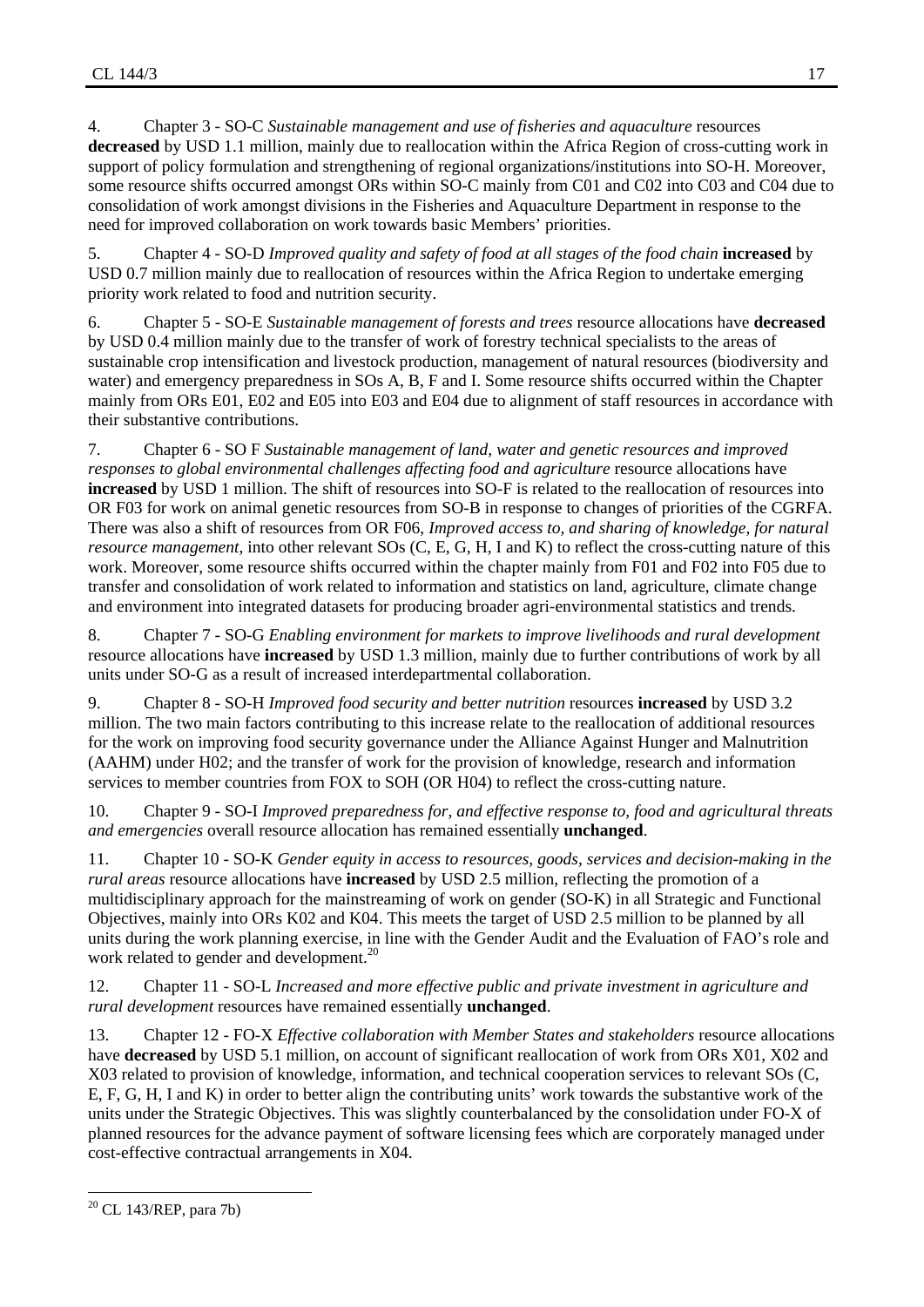14. Chapter 13 - FO-Y *Efficient and effective administration* resource allocations have **decreased** by USD 1.2 million, mainly due to an effort to streamline and minimize the cost of administrative processes by all planning units, counterbalanced by a reprogramming of a share of staff development funds for corporate learning programmes from other chapters. Moreover, some resource shifts occurred within the chapter mainly from Y02 into Y01 and Y03 due to transfer of work between the ORs without changing the nature of such work.

15. *Africa and the Near East* – due to the transfer of responsibilities for the FAO country office in Sudan from RAF to RNE, associated resources were shifted from the Africa region to the Near East region, as reflected in *Annex 3*.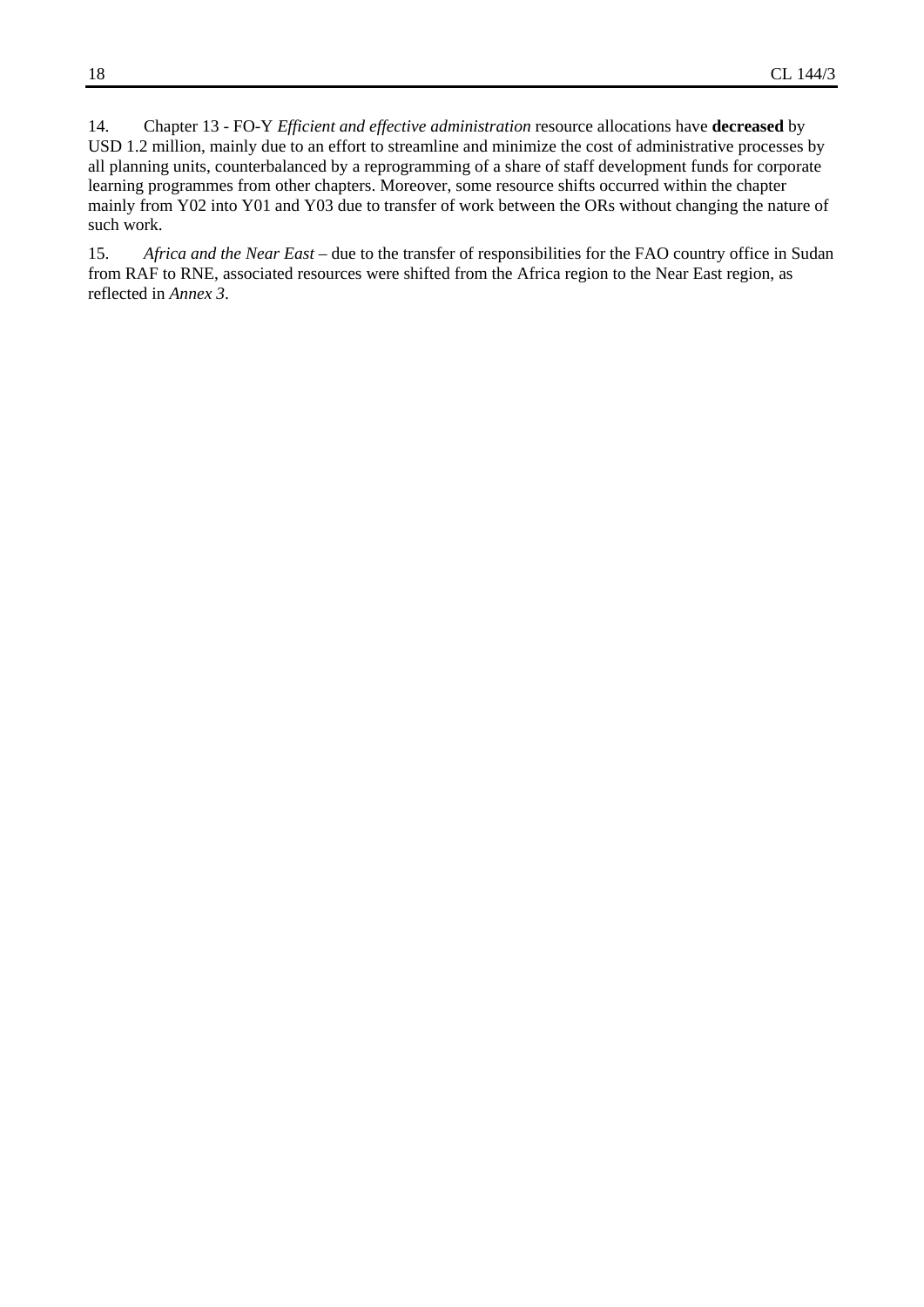| Ch             | <b>Strategic / Functional</b><br><b>Objectives</b> | <b>Adjusted PWB</b><br>2012-13 (CL<br>143/3) | 2012-13 Work<br><b>Planning Shifts</b> | <b>Ouantified</b><br>savings of<br><b>USD 6.5</b><br>million re-<br>allocated | <b>Further Savings</b><br>from posts<br>abolished in<br>CL 143/3 | <b>Further Savings</b><br>from Critical<br>review of posts<br>and OCE | <b>Reallocations for</b><br><b>Savings and</b><br><b>Transformation</b> | <b>Total Change</b> | <b>Further Adjusted</b><br><b>PWB 2012-13</b> |
|----------------|----------------------------------------------------|----------------------------------------------|----------------------------------------|-------------------------------------------------------------------------------|------------------------------------------------------------------|-----------------------------------------------------------------------|-------------------------------------------------------------------------|---------------------|-----------------------------------------------|
|                |                                                    | (1)                                          | (2)                                    | (3)                                                                           | (4)                                                              | (5)                                                                   | (6)                                                                     | (7)                 | (8)                                           |
|                | A                                                  | 58,751                                       | 325                                    | 194                                                                           | (241)                                                            | (555)                                                                 | 1,718                                                                   | 1,440               | 60,191                                        |
| $\overline{2}$ | $\, {\bf B}$                                       | 37,700                                       | (1,245)                                | 137                                                                           | (336)                                                            | (314)                                                                 | 1,202                                                                   | (555)               | 37,145                                        |
| 3              | $\mathbf C$                                        | 66,453                                       | (1,055)                                | 286                                                                           |                                                                  | (375)                                                                 | 2,305                                                                   | 1,161               | 67,614                                        |
| 4              | D                                                  | 31,039                                       | 689                                    | 82                                                                            |                                                                  |                                                                       | 1,212                                                                   | 1,983               | 33,022                                        |
| 5              | E                                                  | 50,325                                       | (369)                                  | 201                                                                           |                                                                  | (438)                                                                 | 1,690                                                                   | 1,085               | 51,410                                        |
| 6              | ${\bf F}$                                          | 68,705                                       | 1,019                                  | 225                                                                           | (92)                                                             | (519)                                                                 | 3,006                                                                   | 3,639               | 72,344                                        |
|                | G                                                  | 45,169                                       | 1,255                                  | 191                                                                           |                                                                  | (450)                                                                 | 2,058                                                                   | 3,054               | 48,223                                        |
| 8              | H                                                  | 87,992                                       | 3,172                                  | 346                                                                           | (34)                                                             | (692)                                                                 | 3,261                                                                   | 6,053               | 94,045                                        |
| 9              |                                                    | 8,224                                        | 106                                    | 26                                                                            |                                                                  | (223)                                                                 | 16                                                                      | (75)                | 8,149                                         |
| 10             | K                                                  | 18,586                                       | 2,511                                  | 47                                                                            | (132)                                                            | (157)                                                                 | 819                                                                     | 3,088               | 21,674                                        |
| 11             | L                                                  | 39,461                                       | (86)                                   | (118)                                                                         | (157)                                                            | (270)                                                                 | 968                                                                     | 337                 | 39,798                                        |
| 12             | $\mathbf X$                                        | 219,129                                      | (5,123)                                | 2,058                                                                         | (2,091)                                                          | (5,577)                                                               | (49)                                                                    | (10, 782)           | 208,347                                       |
| 13             | $\mathbf Y$                                        | 106,231                                      | (1,201)                                | (3,676)                                                                       | (2,308)                                                          | (3,336)                                                               | 91                                                                      | (10, 430)           | 95,801                                        |
| 15             | <b>TCP</b>                                         | 116,027                                      |                                        |                                                                               |                                                                  |                                                                       |                                                                         |                     | 116,027                                       |
| 16             | Contingencies                                      | 600                                          |                                        |                                                                               |                                                                  |                                                                       |                                                                         |                     | 600                                           |
| 17             | Capital Expenditure                                | 26,439                                       |                                        |                                                                               |                                                                  |                                                                       |                                                                         |                     | 26,439                                        |
| 18             | Security Expenditure                               | 24,809                                       |                                        |                                                                               |                                                                  | (1,040)                                                               | 1,040                                                                   |                     | 24,809                                        |
| <b>Total</b>   |                                                    | 1,005,639                                    |                                        |                                                                               | (5,392)                                                          | (13, 945)                                                             | 19,336                                                                  |                     | 1,005,639                                     |

*Annex 2: Further Adjustments to the 2012-13 Net Appropriation by chapter*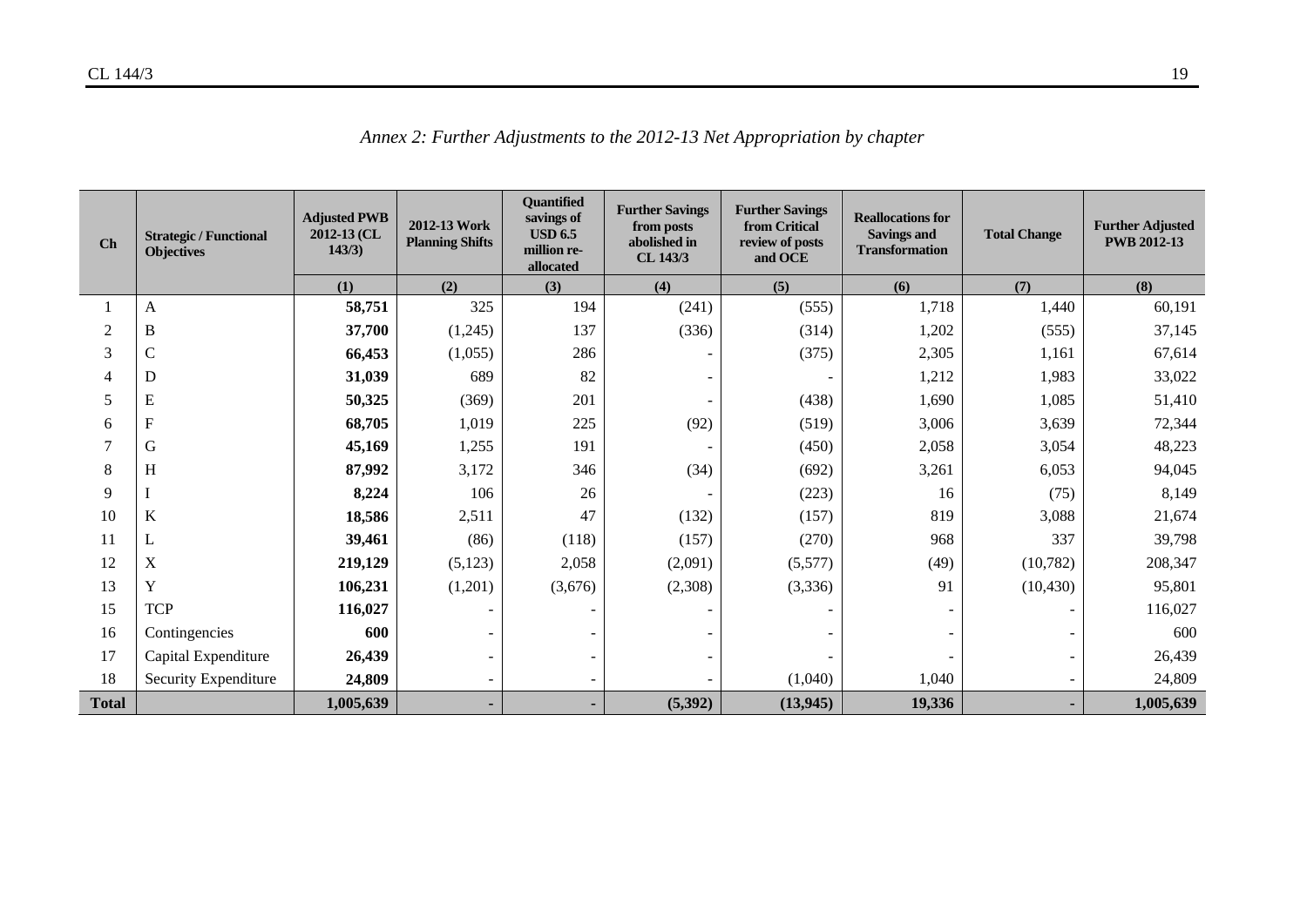|                               |                                              |                                        |                                                                   | and independent office                                           |                                                                       |                                                                  |                     |                                                  |
|-------------------------------|----------------------------------------------|----------------------------------------|-------------------------------------------------------------------|------------------------------------------------------------------|-----------------------------------------------------------------------|------------------------------------------------------------------|---------------------|--------------------------------------------------|
| Department /<br><b>Office</b> | <b>Adjusted PWB</b><br>2012-13 (CL<br>143/3) | 2012-13 Work<br><b>Planning Shifts</b> | <b>Quantified</b><br>savings of USD<br>6.5 million<br>reallocated | <b>Further savings</b><br>from posts<br>abolished in<br>CL 143/3 | <b>Further Savings</b><br>from Critical<br>review of posts<br>and OCE | <b>Reallocations</b><br>for Savings and<br><b>Transformation</b> | <b>Total change</b> | <b>Further</b><br><b>Adjusted PWB</b><br>2012-13 |
|                               | (1)                                          | (2)                                    | (3)                                                               | (4)                                                              | (5)                                                                   | (6)                                                              | (7)                 | (8)                                              |
| ODG                           | 8,012                                        |                                        | 96                                                                |                                                                  |                                                                       |                                                                  | 97                  | 8,109                                            |
| <b>OED</b>                    | 7,040                                        |                                        | (14)                                                              |                                                                  |                                                                       |                                                                  | (14)                | 7,026                                            |
| <b>OIG</b>                    | 9,300                                        |                                        | 94                                                                |                                                                  |                                                                       |                                                                  | 94                  | 9,394                                            |
| <b>LEG</b>                    | 9,504                                        | 3                                      | 59                                                                |                                                                  |                                                                       |                                                                  | 62                  | 9,566                                            |
| <b>OCE</b>                    | 22,202                                       | (5)                                    | 213                                                               | (698)                                                            | (2,122)                                                               | (19,590)                                                         | (22, 202)           |                                                  |
| <b>OCP</b>                    |                                              |                                        | (24)                                                              |                                                                  |                                                                       | 23,180                                                           | 23,156              | 23,156                                           |
| <b>OSP</b>                    | 9,719                                        | (32)                                   | 42                                                                |                                                                  |                                                                       | 1,104                                                            | 1,114               | 10,833                                           |
| <b>DDK</b>                    | 2,082                                        | $\,8\,$                                | (16)                                                              |                                                                  |                                                                       | 41                                                               | 33                  | 2,115                                            |
| <b>OEK</b>                    | 30,328                                       | 21                                     | 225                                                               | (160)                                                            | (303)                                                                 | (2,567)                                                          | (2,784)             | 27,544                                           |
| <b>DDO</b>                    | 3,524                                        | 5                                      | 37                                                                |                                                                  |                                                                       | (14)                                                             | 28                  | 3,552                                            |
| <b>OSD</b>                    | 7,086                                        | (7)                                    | (97)                                                              |                                                                  |                                                                       | 173                                                              | 69                  | 7,155                                            |
| <b>CIO</b>                    | 54,797                                       | 6                                      | 580                                                               | (845)                                                            | (1,724)                                                               | (473)                                                            | (2, 456)            | 52,341                                           |
| <b>OHR</b>                    |                                              |                                        |                                                                   |                                                                  |                                                                       | 6,817                                                            | 6,817               | 6,817                                            |
| <b>Apex Total</b>             | 163,594                                      |                                        | 1,195                                                             | (1,703)                                                          | (4, 149)                                                              | 8,671                                                            | 4,014               | 167,608                                          |
| $\rm{AG}$                     | 92,560                                       | 10                                     | 227                                                               | (577)                                                            | (1, 496)                                                              | (116)                                                            | (1,952)             | 90,608                                           |
| $\mathop{\hbox{\rm ES}}$      | 66,351                                       | (3)                                    | (1, 911)                                                          | (132)                                                            | (612)                                                                 | (1,066)                                                          | (3,724)             | 62,627                                           |
| FI                            | 43,886                                       |                                        | 183                                                               |                                                                  | (399)                                                                 | (37)                                                             | (252)               | 43,634                                           |
| <b>FO</b>                     | 28,605                                       | $\overline{2}$                         | 98                                                                |                                                                  | (438)                                                                 |                                                                  | (338)               | 28,267                                           |
| NR                            | 29,064                                       | (2)                                    | 98                                                                | (92)                                                             | (438)                                                                 | (2)                                                              | (436)               | 28,628                                           |
| <b>TC</b>                     | 65,539                                       |                                        | 39                                                                | (277)                                                            | (753)                                                                 |                                                                  | (990)               | 64,549                                           |
| CS                            | 130,982                                      | (18)                                   | (1,683)                                                           | (2,087)                                                          | (4,622)                                                               | (6,398)                                                          | (14, 808)           | 116,174                                          |
| LO                            | 16,305                                       |                                        | 167                                                               | (103)                                                            |                                                                       | (637)                                                            | (572)               | 15,733                                           |
| <b>TCP</b>                    | 111,398                                      |                                        |                                                                   |                                                                  |                                                                       |                                                                  |                     | 111,398                                          |
| Africa                        | 95,434                                       | (2,191)                                | 537                                                               |                                                                  |                                                                       | 2,128                                                            | 474                 | 95,908                                           |
| Asia and the<br>Pacific       | 50,949                                       | 90                                     | 296                                                               | (59)                                                             |                                                                       | 3,746                                                            | 4,073               | 55,022                                           |

*Annex 3: Further Adjustments to the 2012-13 Net Appropriation by department*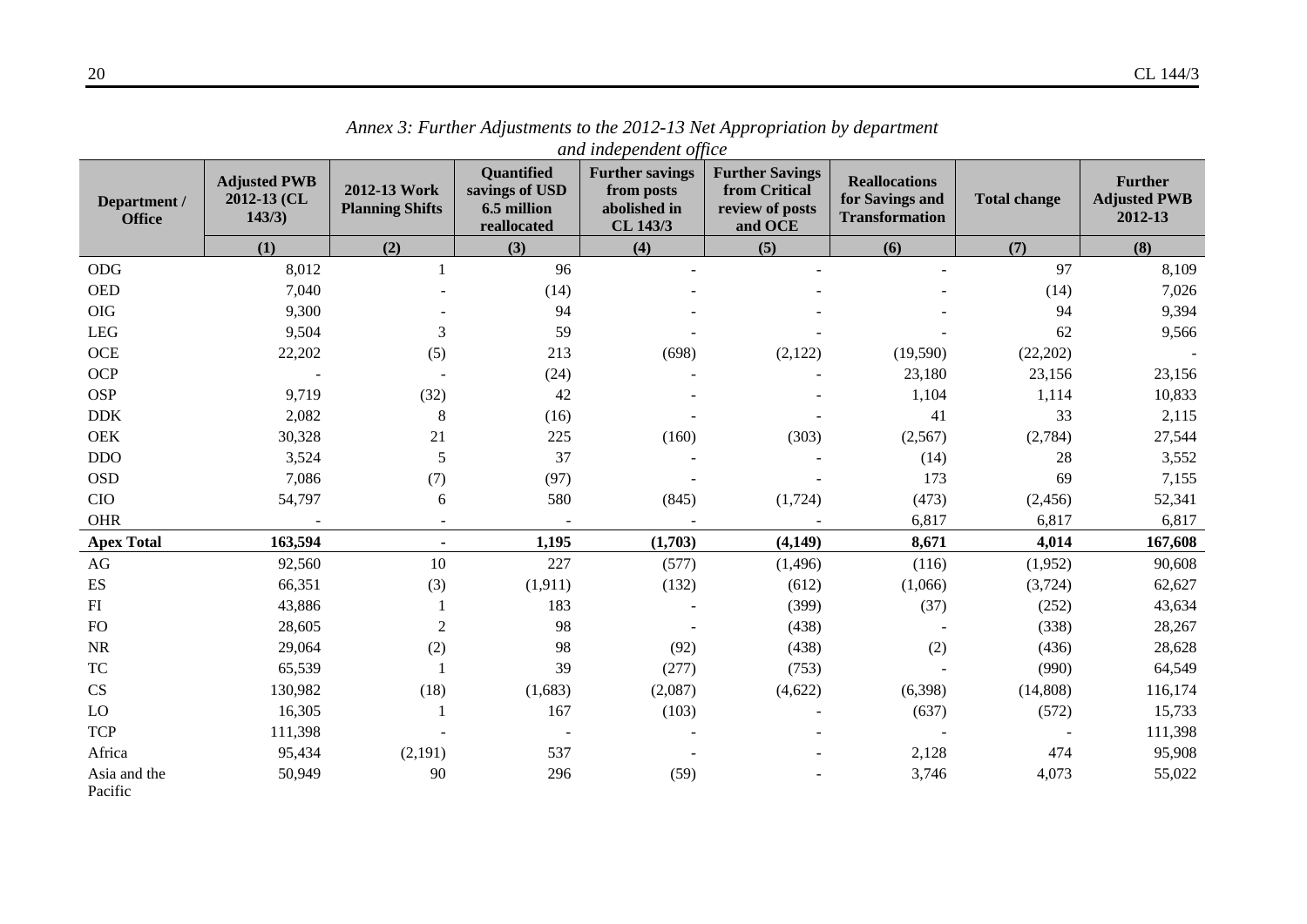| Department /<br><b>Office</b>         | <b>Adjusted PWB</b><br>$2012 - 13$ (CL<br>143/3) | 2012-13 Work<br><b>Planning Shifts</b> | Quantified<br>savings of USD<br>6.5 million<br>reallocated | <b>Further savings</b><br>from posts<br>abolished in<br>CL 143/3 | <b>Further Savings</b><br>from Critical<br>review of posts<br>and OCE | <b>Reallocations</b><br>for Savings and<br><b>Transformation</b> | <b>Total change</b>      | <b>Further</b><br><b>Adjusted PWB</b><br>2012-13 |
|---------------------------------------|--------------------------------------------------|----------------------------------------|------------------------------------------------------------|------------------------------------------------------------------|-----------------------------------------------------------------------|------------------------------------------------------------------|--------------------------|--------------------------------------------------|
|                                       | (1)                                              | (2)                                    | (3)                                                        | (4)                                                              | (5)                                                                   | (6)                                                              | (7)                      | (8)                                              |
| Europe and<br>Central Asia            | 18,751                                           | 78                                     | 228                                                        | (156)                                                            |                                                                       | 2,641                                                            | 2,791                    | 21,542                                           |
| Latin America<br>and the<br>Caribbean | 52,025                                           | 54                                     | 309                                                        | (205)                                                            |                                                                       | 1,781                                                            | 1,939                    | 53,964                                           |
| Near East                             | 33,979                                           | 1,976                                  | 217                                                        |                                                                  |                                                                       | 739                                                              | 2,932                    | 36,911                                           |
| Multidisciplinary<br>Fund             | 3,032                                            | $\overline{\phantom{0}}$               | $\overline{\phantom{a}}$                                   |                                                                  |                                                                       | 6,849                                                            | 6,849                    | 9,881                                            |
| AOS-Corporate<br>Income               | (54,000)                                         | $\overline{\phantom{a}}$               | $\overline{\phantom{a}}$                                   |                                                                  |                                                                       | $\sim$                                                           | $\blacksquare$           | (54,000)                                         |
| Junior<br>Professionals<br>Programme  | 5,339                                            |                                        |                                                            |                                                                  |                                                                       |                                                                  |                          | 5,339                                            |
| Contingencies                         | 600                                              |                                        |                                                            |                                                                  |                                                                       |                                                                  |                          | 600                                              |
| Capital<br>Expenditure                | 26,439                                           |                                        |                                                            |                                                                  |                                                                       | $\overline{\phantom{a}}$                                         | $\overline{\phantom{a}}$ | 26,439                                           |
| Security<br>Expenditure               | 24,809                                           |                                        |                                                            |                                                                  | (1,040)                                                               | 1,040                                                            |                          | 24,809                                           |
| <b>Grand Total</b>                    | 1,005,639                                        |                                        | (0)                                                        | (5, 392)                                                         | (13, 945)                                                             | 19,336                                                           |                          | 1,005,639                                        |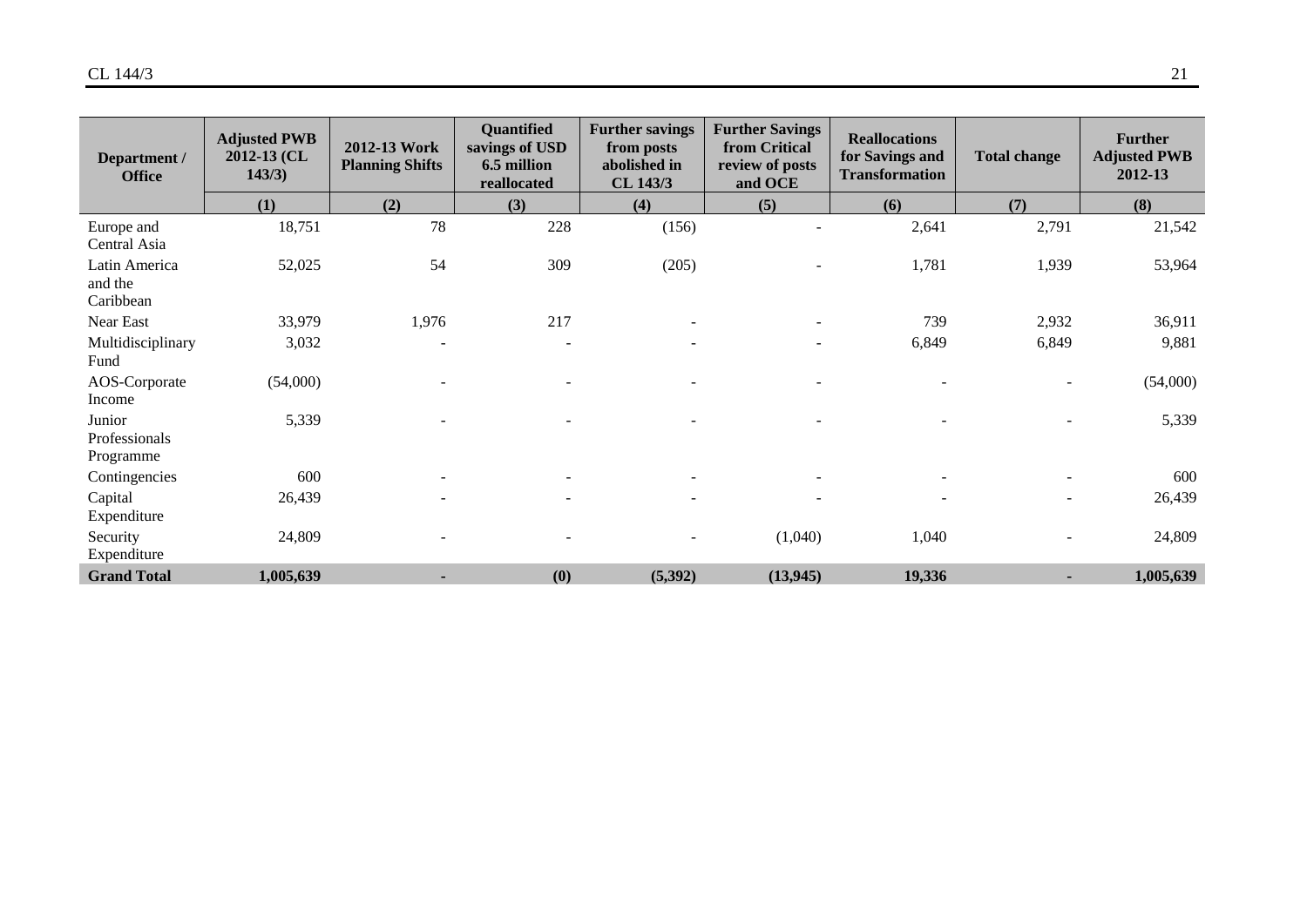

Unit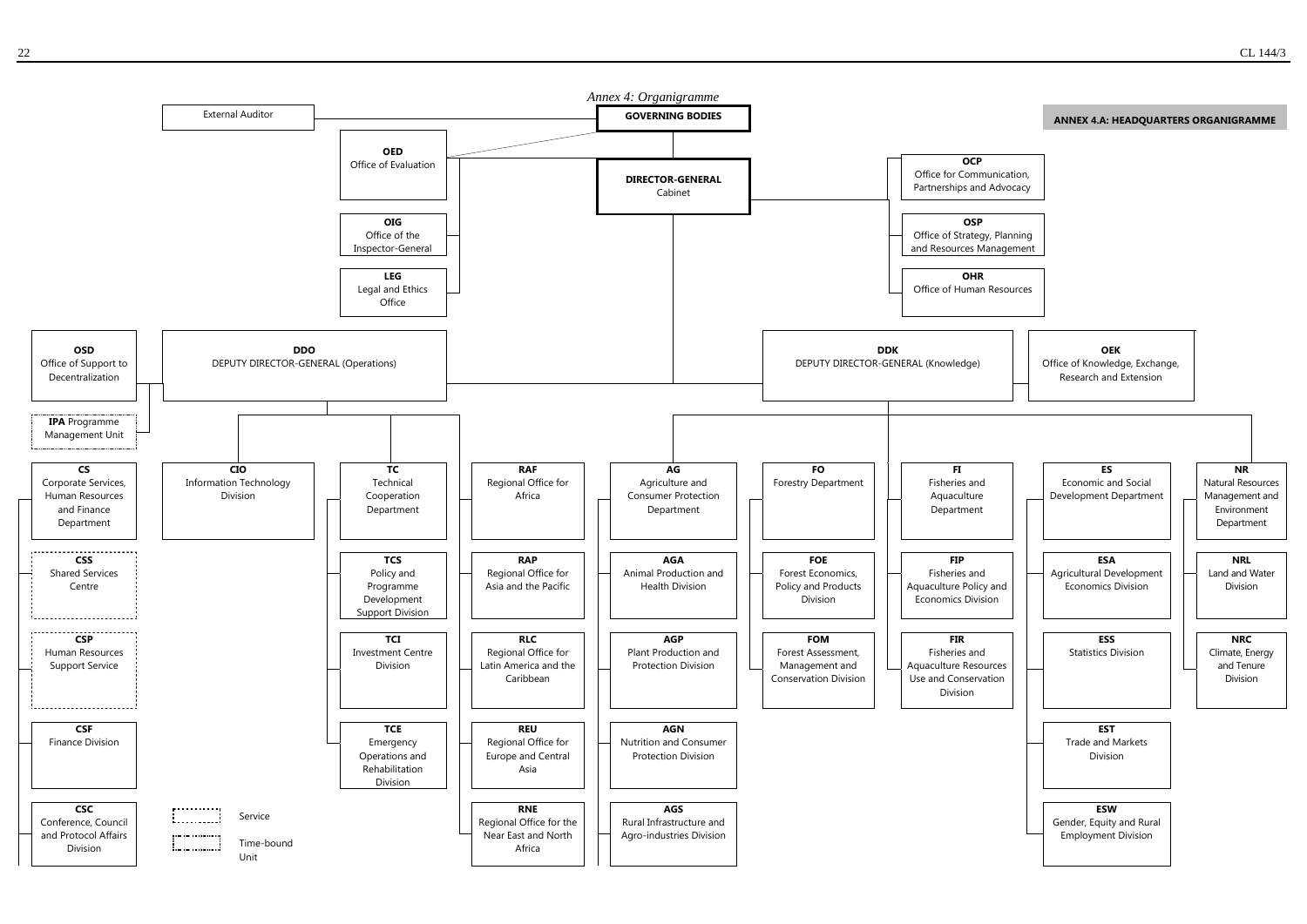

Co-located in the Regional Office

\*\* SNO Currently co-located in the Regional Office, pending review by the Regional Conference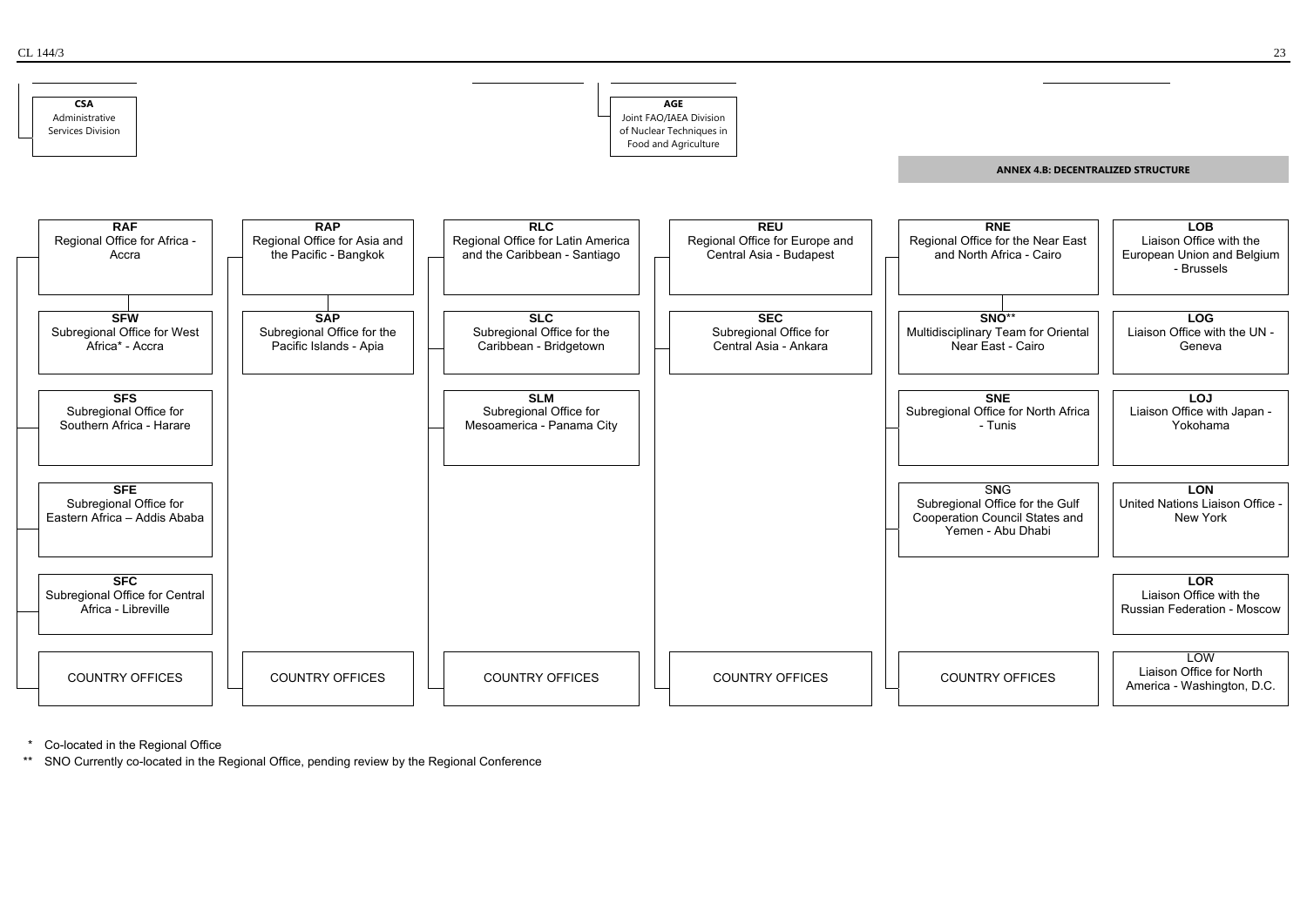|                                                                            | Adjusted PWB 2012-13 |                |                          |                |                          |                          |      | <b>Change</b>            |                          |              | Further Adjusted PWB 2012-13 |                |                          |                |        |  |
|----------------------------------------------------------------------------|----------------------|----------------|--------------------------|----------------|--------------------------|--------------------------|------|--------------------------|--------------------------|--------------|------------------------------|----------------|--------------------------|----------------|--------|--|
| <b>Organizational Unit</b>                                                 | D                    | P              | N                        | G              | <b>Total</b>             | D                        |      | N                        | G                        | <b>Total</b> | D                            | P              | N                        | G              | Total  |  |
| ODG - Office of the Director-General                                       | 3                    | 8              |                          | 12             | 23                       |                          |      |                          |                          |              | 3                            | 8              |                          | 12             | 23     |  |
| OED - Office of Evaluation                                                 |                      | 8              |                          | 3              | 12                       |                          |      |                          |                          |              |                              | 8              |                          | 3              | 12     |  |
| LEG - Legal and Ethics Office                                              |                      | 14             |                          | 11             | 27                       |                          |      |                          | (1)                      | (1)          |                              | 14             |                          | 10             | 26     |  |
| OCP - Office for Communication, Partnerships and Advocacy                  |                      |                |                          |                | $\overline{\phantom{a}}$ | $\overline{2}$           | 33   |                          | 25                       | 60           | $\overline{2}$               | 33             |                          | 25             | 60     |  |
| OCE - Office of Corporate Communications and External Relations            |                      | 28             |                          | 25             | 55                       | (2)                      | (28) | $\sim$                   | (25)                     | (55)         |                              |                |                          |                |        |  |
| OIG - Office of the Inspector General                                      |                      | 19             |                          | 6              | 27                       |                          |      |                          |                          |              | $\overline{c}$               | 19             |                          | 6              | 27     |  |
| OSP - Office of Strategy, Planning and Resources Management                |                      | 14             |                          | 5              | 21                       |                          |      |                          |                          | 3            | $\overline{c}$               | 16             |                          | 6              | 24     |  |
| DDK - Deputy Director-General (Knowledge)                                  |                      | 2              |                          | $\overline{c}$ | $\sqrt{5}$               |                          |      |                          |                          |              |                              | $\,2$          |                          | $\overline{c}$ | 5      |  |
| OEK - Office of Knowledge Exchange, Research and Extension                 |                      | 58             |                          | 33             | 92                       |                          | (6)  |                          | (5)                      | (11)         |                              | 52             |                          | 28             | 81     |  |
| DDO - Deputy Director-General (Operations)                                 |                      | $\overline{c}$ |                          | 2              | 5                        |                          |      |                          |                          |              |                              | $\overline{2}$ |                          | 2              | 5      |  |
| OSD - Office of Support to Decentralization                                |                      | $\overline{7}$ |                          | 10             | 19                       |                          |      |                          |                          |              | $\mathcal{D}_{\mathcal{A}}$  | 7              |                          | 10             | 19     |  |
| CIO - Information Technology Division                                      | $\mathfrak{D}$       | 64             | 11                       | 36             | 113                      |                          | (2)  |                          | (7)                      | (9)          | $\overline{2}$               | 62             | 11                       | 29             | 104    |  |
| OHR - Office of Human Resources                                            |                      |                |                          |                |                          | 1                        | 12   | $\overline{\phantom{a}}$ | 6                        | 19           |                              | 12             | $\overline{\phantom{a}}$ | 6              | 19.0   |  |
| Total                                                                      | 19                   | 224            | 11                       | 144            | 398                      | $\mathbf{1}$             | 11   | $\sim$                   | (5.5)                    | $\tau$       | 20                           | 235            | 11                       | 138            | 404    |  |
| AGD - Office of Assistant Director-General                                 |                      | 3              |                          | 9              | 13                       |                          |      |                          |                          |              | $\mathbf{1}$                 | 3              |                          | 9              | 13     |  |
| AGA - Animal Production and Health Division                                |                      | 28             |                          | 13             | 43                       |                          | (1)  |                          |                          | (1)          | $\overline{2}$               | 27             |                          | 13             | 42     |  |
| <b>AGE - Joint FAO/IAEA Division</b>                                       |                      | 8              |                          |                | 9                        |                          |      |                          |                          |              |                              | $\,8\,$        |                          |                | 9      |  |
| <b>AGN</b> - Nutrition and Consumer Protection Division                    |                      | 28             |                          | 18             | 49                       |                          | (1)  |                          |                          | (1)          | 3                            | 27             |                          | 18             | 48     |  |
| AGP - Plant Production and Protection Division                             |                      | 40             |                          | 29             | $72\,$                   |                          | (1)  |                          | (1.0)                    | (2)          | 3                            | 39             |                          | $28\,$         | 70     |  |
| AGS - Rural Infrastructure and Agro-Industries Division                    |                      | 25             | $\sim$                   | 10             | 36                       |                          | (1)  |                          | $\overline{\phantom{a}}$ | (1)          |                              | 24             |                          | 10             | 35     |  |
| Total Agriculture and Consumer Protection Department (AG)                  | 11                   | 132            | $\blacksquare$           | 79             | 222                      | $\overline{\phantom{a}}$ | (4)  | $\overline{\phantom{a}}$ | (1.0)                    | (5)          | 11                           | 128            | $\overline{\phantom{a}}$ | 78             | 217    |  |
| ESD - Office of Assistant Director-General                                 |                      |                | $\overline{a}$           | $\overline{4}$ | 6                        |                          |      |                          | $\overline{a}$           |              | -1                           | 1              |                          | $\overline{4}$ | 6      |  |
| ESA - Agricultural Development Economics Division                          |                      | 23             |                          | 12             | 37                       |                          | (1)  |                          | (1.0)                    | (2)          | $\overline{2}$               | 22             |                          | 11             | 35     |  |
| <b>ESS</b> - Statistics Division                                           | $\overline{c}$       | 25             |                          | 26             | 53                       |                          |      |                          | (1.0)                    | (1)          | $\overline{2}$               | 25             |                          | 25             | 52     |  |
| <b>EST</b> - Trade and Markets Division                                    | $\overline{c}$       | 35             |                          | 27             | 64                       |                          | (1)  |                          | $\overline{\phantom{a}}$ | (1)          | $\overline{2}$               | 34             |                          | 27             | 63     |  |
| ESW - Gender, Equity and Rural Employment Division                         | 2                    | 15             | $\overline{\phantom{a}}$ | 6              | 23                       | $\overline{\phantom{a}}$ | (1)  | $\overline{\phantom{a}}$ | $\overline{\phantom{a}}$ | (1)          | $\overline{2}$               | 14             | $\overline{\phantom{a}}$ | 6              | 22     |  |
| Total Economic and Social Development Department (ES)                      | $\overline{9}$       | 99             | $\mathbb{Z}^2$           | 75             | 183                      | $\overline{\phantom{a}}$ | (3)  | $\sim$                   | (2.0)                    | (5)          | $\overline{9}$               | 96             | $\mathcal{L}$            | 73             | 178    |  |
| FID - Office of Assistant Director-General                                 | $\mathbf{1}$         | $\mathbf{1}$   |                          | 5              | $\tau$                   |                          |      |                          | $\sim$                   |              |                              | $\mathbf{1}$   |                          | 5              | $\tau$ |  |
| FIP - Fisheries and Aquaculture Policy and Economic Division               | 3                    | 34             |                          | 30             | 67                       |                          | (1)  |                          |                          | (1)          | 3                            | 33             |                          | 30             | 66     |  |
| FIR - Fisheries and Aquaculture Resources Use and Conservation<br>Division | $\overline{2}$       | 34             |                          | 20             | 56                       |                          |      |                          | (1.0)                    | (1)          | $\overline{2}$               | 34             |                          | 19             | 55     |  |
| Total Fisheries and Aquaculture Department (FI)                            | 6                    | 69             |                          | 54             | 129                      |                          | (1)  |                          | (1.0)                    | (2)          | 6                            | 68             |                          | 53             | 127    |  |
| FOD - Office of Assistant Director-General                                 |                      | $\mathbf Q$    |                          | 8              | 18                       |                          | (1)  |                          |                          | (1)          |                              | 8              |                          | 8              | 17     |  |

*Annex 5: Adjusted PWB 2012-13 vs Further Adjusted PWB 2012-13: Post counts by grade group and organizational unit*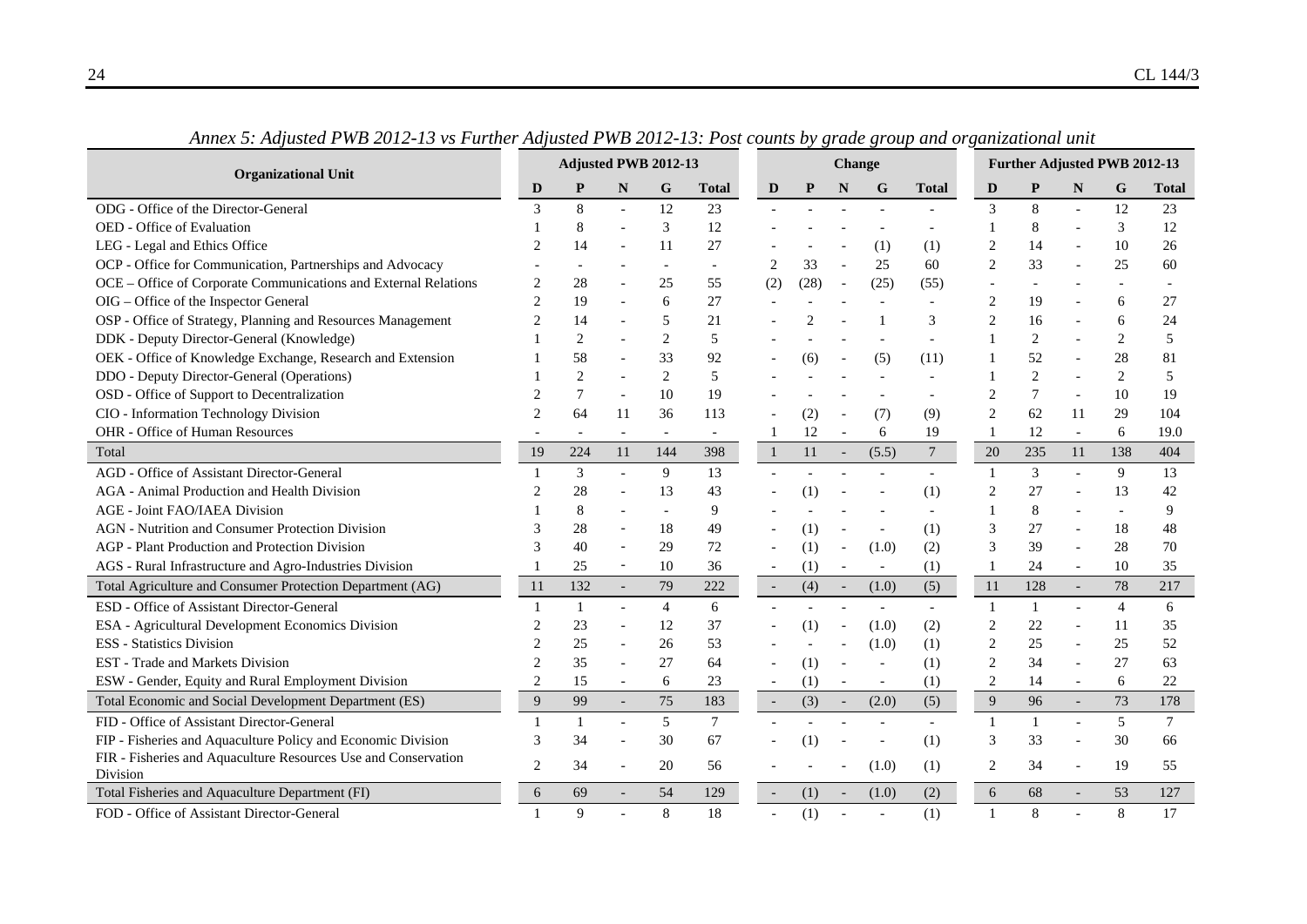| <b>Organizational Unit</b>                                                |                | Adjusted PWB 2012-13 |                          |                          |        |                          |      |                          | Change                   |              | Further Adjusted PWB 2012-13 |                |                          |                          |                |  |  |
|---------------------------------------------------------------------------|----------------|----------------------|--------------------------|--------------------------|--------|--------------------------|------|--------------------------|--------------------------|--------------|------------------------------|----------------|--------------------------|--------------------------|----------------|--|--|
|                                                                           | D              | P                    | N                        | G                        | Total  | D                        | P    | N                        | G                        | <b>Total</b> | D                            | P              | N                        | G                        | Total          |  |  |
| FOE - Forest Economics, Policy and Products Division                      | $\sqrt{2}$     | 17                   | $\overline{a}$           | 9                        | 28     |                          |      |                          |                          |              | $\mathbf{2}$                 | 17             | $\overline{a}$           | 9                        | 28             |  |  |
| FOM - Forest Assessment, Management and Conservation Division             | $\overline{2}$ | 18                   | $\overline{\phantom{a}}$ | 8                        | $28\,$ |                          |      | $\overline{\phantom{a}}$ | (1.0)                    | (1)          | $\overline{2}$               | 18             | $\overline{\phantom{a}}$ | 7                        | 27             |  |  |
| <b>Total Forestry Department (FO)</b>                                     | $\sqrt{5}$     | 44                   | $\overline{\phantom{a}}$ | 25                       | 74     | $\overline{\phantom{a}}$ | (1)  | $\sim$                   | (1.0)                    | (2)          | 5                            | 43             | $\overline{\phantom{a}}$ | 24                       | 72             |  |  |
| NRD - Office of Assistant Director-General                                | $\mathfrak{D}$ | 6                    | $\overline{a}$           | 10                       | 18     |                          |      |                          |                          |              | $\overline{2}$               | 6              | $\overline{a}$           | 10                       | 18             |  |  |
| NRC - Climate, Energy and Tenure Division                                 |                | 17                   |                          | 10                       | 29     |                          | (1)  |                          | $\overline{\phantom{a}}$ | (1)          | $\overline{2}$               | 16             |                          | 10                       | 28             |  |  |
| NRL - Land and Water Division                                             |                | 19                   | $\sim$                   | 9                        | 30     |                          |      |                          | (1.0)                    | (1)          | $\mathbf{2}$                 | 19             | $\overline{a}$           | $\,8\,$                  | 29             |  |  |
| Total Natural Resources Management and Environment Department<br>(NR)     | 6              | 42                   | $\overline{a}$           | 29                       | 77     | $\overline{\phantom{a}}$ | (1)  | $\blacksquare$           | (1.0)                    | (2)          | 6                            | 41             |                          | 28                       | 75             |  |  |
| TCD - Office of Assistant Director-General                                | $\overline{c}$ | 9                    | $\overline{\phantom{a}}$ | 15                       | 26     |                          |      |                          | (2.0)                    | (2)          | $\overline{2}$               | 9              |                          | 13                       | 24             |  |  |
| TCE - Emergency Operations and Rehabilitation Division                    |                | $\overline{c}$       |                          |                          | 3      |                          |      |                          |                          |              |                              | $\overline{c}$ |                          |                          | $\mathfrak{Z}$ |  |  |
| <b>TCI</b> - Investment Centre Division                                   |                | 61                   |                          | 32                       | 98     |                          |      |                          | (1.0)                    | (1)          | 5                            | 61             |                          | 31                       | 97             |  |  |
| TCS - Policy and Programme Development Support Division                   | $\overline{4}$ | 42                   | $\overline{a}$           | 26                       | 72     |                          |      |                          | (1.0)                    | (1)          | $\overline{4}$               | 42             |                          | 25                       | 71             |  |  |
| Total Technical Cooperation Department (TC)                               | 12             | 114                  | $\overline{\phantom{a}}$ | 73                       | 199    | $\overline{\phantom{a}}$ |      | $\overline{\phantom{a}}$ | (4.0)                    | (4)          | 12                           | 114            |                          | 69                       | 195            |  |  |
| CSD - Office of Assistant Director-General                                | 3              | 19                   | $\blacksquare$           | 73                       | 95     | (1)                      | (2)  | $\blacksquare$           | (2)                      | (5)          | $\overline{2}$               | 17             | $\overline{a}$           | 71                       | 90             |  |  |
| CSF - Finance Division                                                    |                | 29                   | $\overline{\phantom{a}}$ | 25                       | 56     | $\overline{\phantom{a}}$ | (2)  | $\overline{\phantom{a}}$ | (3)                      | (5)          | $\overline{2}$               | $27\,$         |                          | 22                       | 51             |  |  |
| CSP - Human Resources Support Service                                     |                | 34                   | $\sim$                   | 36                       | 72     | (1)                      | (14) | $\blacksquare$           | (14)                     | (29)         | $\mathbf{1}$                 | 20             |                          | 22                       | 43             |  |  |
| CSC - Conference, Council, and Protocol Affairs Division                  |                | 45                   | $\overline{\phantom{a}}$ | 73                       | 120    | $\blacksquare$           | (8)  | $\overline{\phantom{a}}$ | (14)                     | (22)         | $\overline{2}$               | 37             |                          | 59                       | 98             |  |  |
| CSA - Administrative Services Division                                    |                | 15                   | $\sim$                   | 66                       | 83     |                          | (1)  |                          | (9)                      | (10)         | $\overline{2}$               | 14             | $\overline{a}$           | 57                       | 73             |  |  |
| <b>CSS</b> - Shared Services Centre                                       | 1              | 10                   | 1                        | 91                       | 103    |                          |      |                          | $\overline{\phantom{a}}$ |              | -1                           | 10             | 1                        | 91                       | 103            |  |  |
| Total Corporate Services, Human Resources, and Finance Department<br>(CS) | 12             | 152                  | 1                        | 364                      | 529    | (2)                      | (27) | $\sim$                   | (42.0)                   | (71)         | 10                           | 125            | 1                        | 322                      | 458            |  |  |
| JPP - Junior Professional Programme                                       |                | 25                   | $\overline{\phantom{a}}$ |                          | 25     |                          |      |                          |                          |              | $\overline{\phantom{a}}$     | 25             |                          |                          | 25             |  |  |
| FAO Representations                                                       | 32             | 41                   | 150                      | 491                      | 714    |                          | 13   | $\overline{7}$           |                          | 20           | 32                           | 54             | 157                      | 491                      | 734            |  |  |
| LOB - Liaison Office with European Union and Belgium                      |                |                      | $\sim$                   | 1                        | 2      |                          |      |                          |                          |              | $\mathbf{1}$                 |                |                          | 1                        | 2              |  |  |
| LOG - Liaison Office with the United Nations, Geneva                      |                |                      |                          | 4                        | 9      |                          |      |                          |                          |              |                              | 4              |                          | $\overline{4}$           | 9              |  |  |
| LON - Liaison Office with the United Nations, New York                    |                | 3                    |                          | 5                        | 9      |                          |      |                          |                          |              |                              | 3              |                          | 5                        | 9              |  |  |
| LOJ - Liaison Office with Japan, Yokohama                                 |                |                      |                          |                          | 3      |                          |      |                          |                          |              |                              |                |                          |                          | 3              |  |  |
| LOW - Liaison Office for North America, Washington, D.C.                  |                | 3                    |                          | 8                        | 12     |                          | (1)  |                          |                          | (1)          |                              | $\overline{c}$ |                          | 8                        | 11             |  |  |
| LOR - Liaison Office with the Russian Federation                          |                | 1                    | $\overline{a}$           | 1                        | 3      |                          |      |                          |                          |              |                              | 1              |                          |                          | 3              |  |  |
| Liaison Offices Total                                                     | 6              | 12                   | $\overline{\phantom{a}}$ | 20                       | 38     | $\overline{\phantom{a}}$ | (1)  |                          |                          | (1)          | 6                            | $11\,$         | $\overline{\phantom{a}}$ | 20                       | 37             |  |  |
| RAF - Regional Office for Africa (Accra)                                  |                | 23                   | $\blacksquare$           | 39                       | 63     |                          |      |                          |                          | $\mathbf{1}$ | $\mathbf{1}$                 | 24             | $\overline{\phantom{a}}$ | 39                       | 64             |  |  |
| SFC - Subregional Office for Central Africa                               |                | 7                    | $\overline{c}$           | 5                        | 15     |                          |      |                          |                          |              |                              | 7              | 2                        | 5                        | 15             |  |  |
| SFE - Subregional Office for Eastern Africa                               |                |                      | $\overline{2}$           | 6                        | 17     |                          |      |                          |                          |              |                              | 9              | 2                        | 6                        | 18             |  |  |
| SFS - Subregional Office for Southern Africa                              |                |                      | $\overline{2}$           | 10                       | 22     |                          |      |                          |                          |              |                              | 10             | 2                        | 10                       | 23             |  |  |
| SFW - Subregional Office for West Africa                                  |                |                      |                          | $\overline{\phantom{0}}$ | 14     |                          |      |                          |                          |              |                              |                |                          | $\overline{\phantom{0}}$ | 14             |  |  |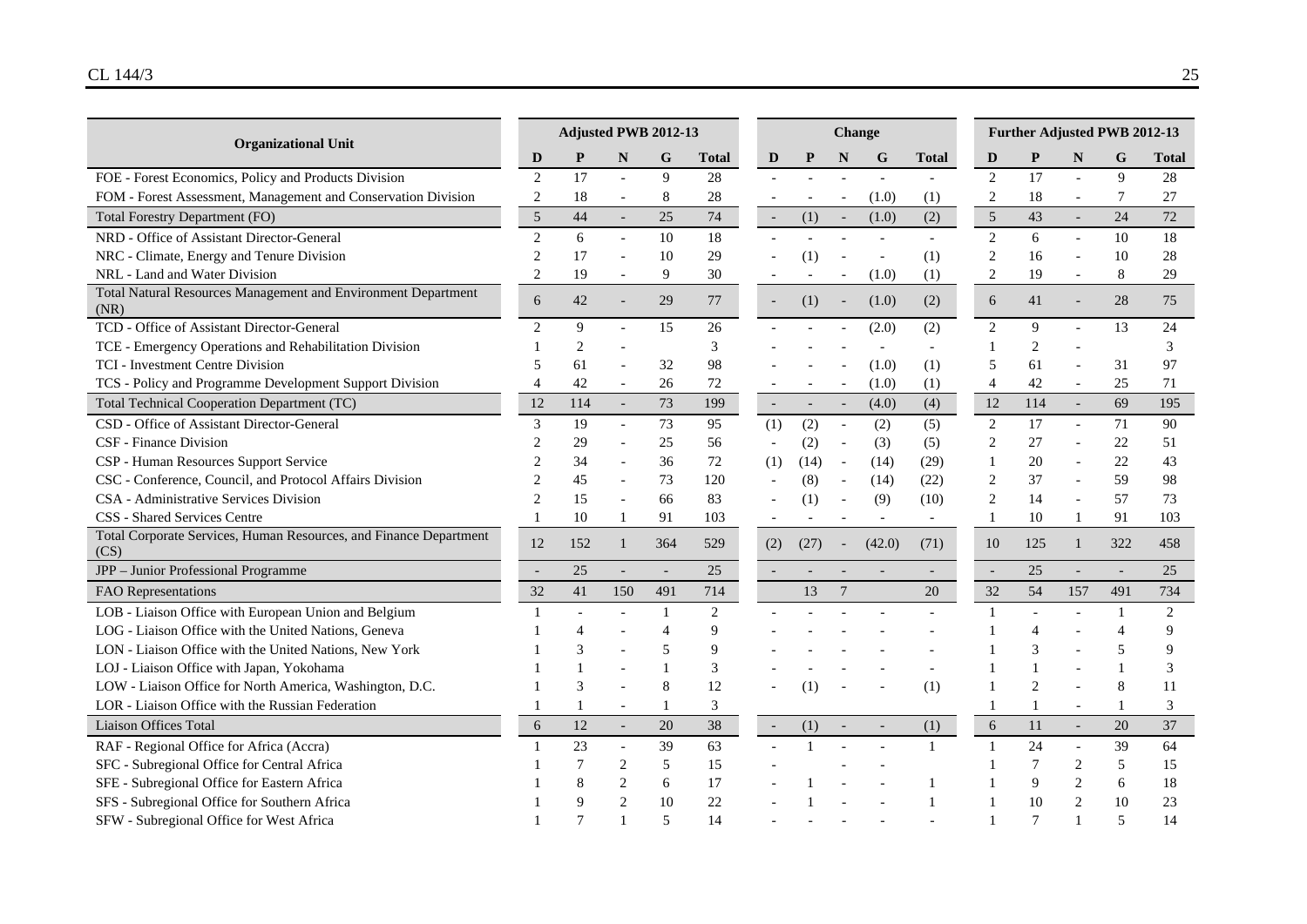| <b>Organizational Unit</b>                                           |                | <b>Change</b> |                               |       |       |  |                          |     | <b>Further Adjusted PWB 2012-13</b> |        |              |               |       |               |               |       |
|----------------------------------------------------------------------|----------------|---------------|-------------------------------|-------|-------|--|--------------------------|-----|-------------------------------------|--------|--------------|---------------|-------|---------------|---------------|-------|
|                                                                      | D              |               | N                             | G     | Total |  | D                        |     | N                                   | G      | <b>Total</b> | D             |       |               | G             | Total |
| Africa Region Total                                                  | 5              | 54            |                               | 65    | 131   |  |                          |     |                                     |        |              | 5             | 57    |               | 65            | 134   |
| RAP - Regional Office for Asia and the Pacific (Bangkok)             |                | 40            |                               | 73    | 115   |  |                          |     |                                     |        |              |               | 41    |               | 73            | 116   |
| SAP - Subregional Office for the Pacific Islands                     |                | 6             |                               |       | 14    |  |                          |     |                                     |        |              |               |       |               |               | 15    |
| Asia and the Pacific Total                                           | 3              | 46            |                               | 80    | 129   |  | $\overline{\phantom{a}}$ |     |                                     |        |              | $\mathcal{R}$ | 48    |               | 80            | 131   |
| REU - Regional Office for Europe and Central Asia (Budapest)         |                | 18            | $\mathfrak{D}_{\mathfrak{p}}$ | 20    | 42    |  |                          |     |                                     |        |              |               | 18    |               | 20            | 42    |
| SEC - Subregional Office for Central Asia                            |                |               |                               | 8     | 18    |  |                          |     |                                     |        |              |               | 8     |               | 8             | 19    |
| Europe and Central Asia Total                                        | 3              | 25            |                               | 28    | 60    |  |                          |     |                                     |        |              | 3             | 26    |               | 28            | 61    |
| RLC - Regional Office for Latin America and the Caribbean (Santiago) | $\bigcap$      | 29            | 3                             | 44    | 78    |  |                          |     |                                     |        |              |               | 31    | 3             | 44            | 80    |
| SLC - Subregional Office for the Caribbean                           |                | $\sqrt{2}$    |                               | 10    | 19    |  |                          |     |                                     |        |              |               |       |               | 10            | 20    |
| SLM - Sub-regional Office for Mesoamerica                            |                |               |                               | 5     | 15    |  |                          |     |                                     |        |              |               | 8     |               | $\mathcal{F}$ | 16    |
| Latin America and the Caribbean Region Total                         | $\overline{4}$ | 42            |                               | 59    | 112   |  | $\overline{\phantom{a}}$ |     |                                     |        |              |               | 46    |               | 59            | 116   |
| RNE - Regional Office for the Near East and North Africa (Cairo)     |                |               | $\mathcal{D}_{\mathcal{A}}$   | 30    | 50    |  |                          |     |                                     |        |              |               | 19    | $\mathcal{L}$ | 30            | 52    |
| SNO - Multidisciplinary Team for Oriental Near East                  |                |               |                               | 3     | 10    |  |                          |     |                                     |        |              |               |       |               |               | 10    |
| SNE - Subregional Office for North Africa                            |                | 9             |                               | 12    | 24    |  |                          |     |                                     |        |              |               | 9     |               | 12            | 24    |
| Near East and North Africa Region Total                              | $\mathcal{R}$  | 31            |                               | 45    | 84    |  | $\overline{\phantom{a}}$ |     |                                     |        |              | 3             | 33    |               | 45            | 86    |
| <b>Total</b>                                                         | 136            | 1.152         | 185                           | 1,630 | 3.103 |  | (1)                      | (2) |                                     | (57.5) | (54)         | 135           | 1,150 | 192           | 1,573         | 3.049 |